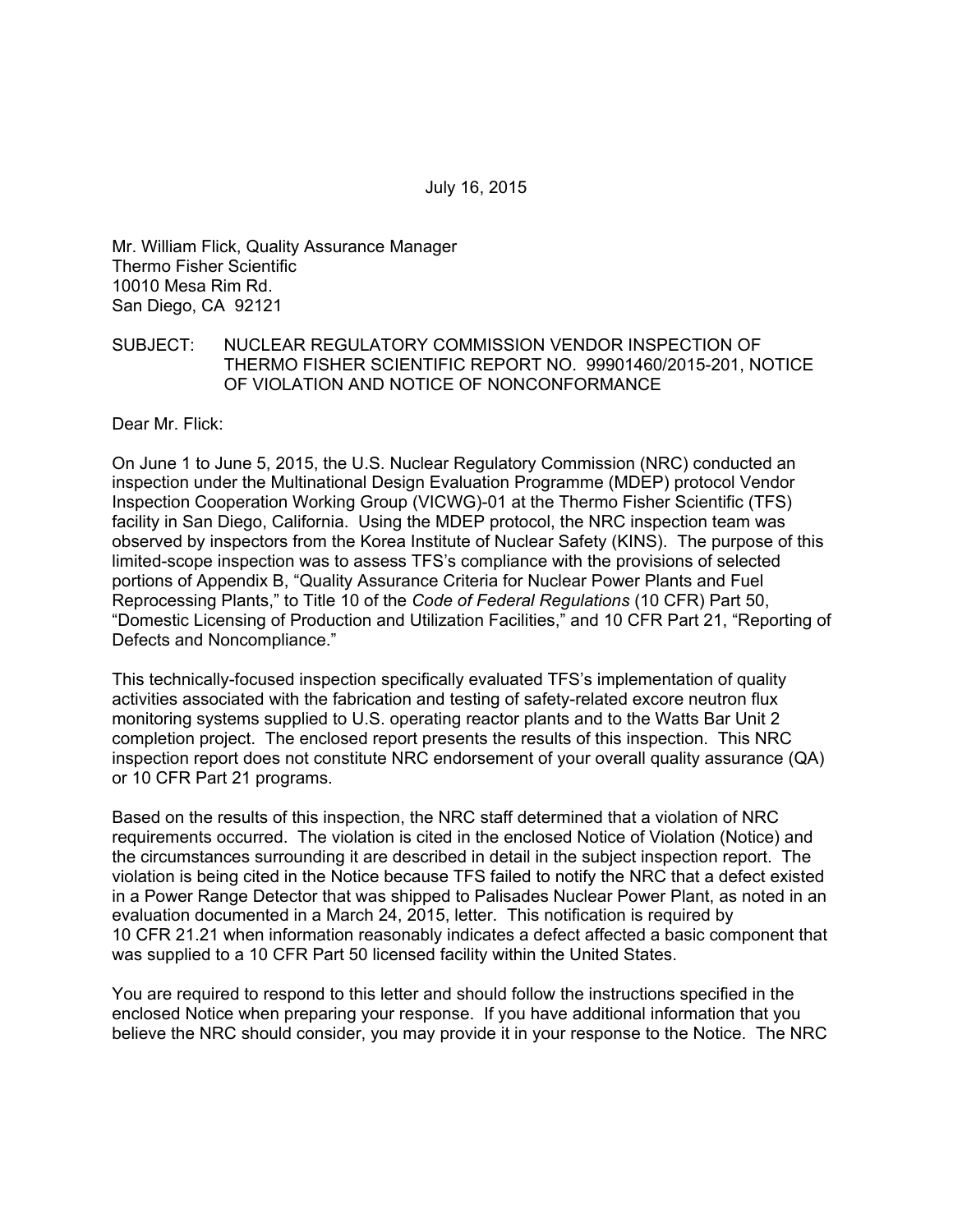#### W. Flick  $-2 -$

review of your response to the Notice will also determine whether further enforcement action is necessary to ensure compliance with regulatory requirements.

During this inspection, NRC inspectors also found that the implementation of your QA program failed to meet certain NRC requirements imposed on you by your customers. Specifically, TFS failed to ensure that K-type thermocouple measuring devices were identified with a serial number and calibrated at periodic intervals to maintain accuracy within necessary limits. The finding and references to the pertinent requirements are identified in the enclosures to this letter.

Please provide a written statement or explanation within 30 days from the date of this letter in accordance with the instructions specified in the enclosed Notice of Nonconformance. We will consider extending the response time if you show good cause for us to do so.

In accordance with 10 CFR 2.390 of the NRC's "Rules of Practice," a copy of this letter, its enclosures, and your response will be made available electronically for public inspection in the NRC Public Document Room or from the NRC's document system (ADAMS), accessible at http://www.nrc.gov/reading-rm/adams.html. To the extent possible, your response should not include any personal privacy, proprietary, or safeguards information so that it can be made available to the Public without redaction. If personal privacy or proprietary information is necessary to provide an acceptable response, then please provide a bracketed copy of your response that identifies the information that should be protected and a redacted copy of your response that deletes such information. If you request that such material is withheld from public disclosure, you must specifically identify the portions of your response that you seek to have withheld and provide in detail the bases for your claim (e.g., explain why the disclosure of information will create an unwarranted invasion of personal privacy or provide the information required by 10 CFR 2.390(b) to support a request for withholding confidential commercial or financial information).

Sincerely,

*/RA/* 

Richard A. Rasmussen, Chief Electrical Vendor Inspection Branch Division of Construction Inspection and Operational Programs Office of New Reactors

Docket No.: 99901460

Enclosures:

- 1. Notice of Violation
- 2. Notice of Nonconformance
- 3. Inspection Report 99901460/2015-201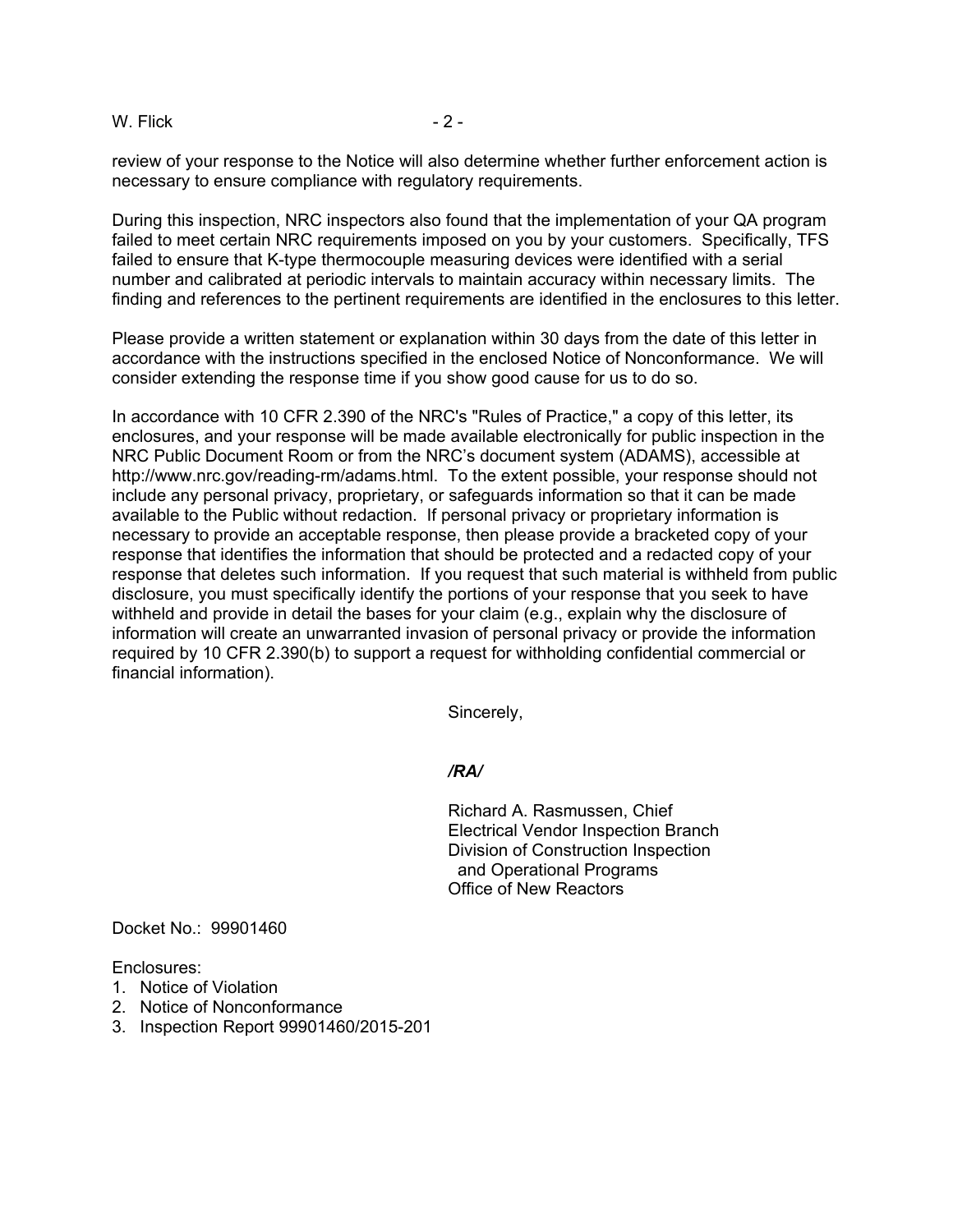W. Flick  $-2$  -

review of your response to the Notice will also determine whether further enforcement action is necessary to ensure compliance with regulatory requirements.

During this inspection, NRC inspectors also found that the implementation of your QA program failed to meet certain NRC requirements imposed on you by your customers. Specifically, TFS failed to ensure that K-type thermocouple measuring devices were identified with a serial number and calibrated at periodic intervals to maintain accuracy within necessary limits. The finding and references to the pertinent requirements are identified in the enclosures to this letter.

Please provide a written statement or explanation within 30 days from the date of this letter in accordance with the instructions specified in the enclosed Notice of Nonconformance. We will consider extending the response time if you show good cause for us to do so.

In accordance with 10 CFR 2.390 of the NRC's "Rules of Practice," a copy of this letter, its enclosures, and your response will be made available electronically for public inspection in the NRC Public Document Room or from the NRC's document system (ADAMS), accessible at http://www.nrc.gov/reading-rm/adams.html. To the extent possible, your response should not include any personal privacy, proprietary, or safeguards information so that it can be made available to the Public without redaction. If personal privacy or proprietary information is necessary to provide an acceptable response, then please provide a bracketed copy of your response that identifies the information that should be protected and a redacted copy of your response that deletes such information. If you request that such material is withheld from public disclosure, you must specifically identify the portions of your response that you seek to have withheld and provide in detail the bases for your claim (e.g., explain why the disclosure of information will create an unwarranted invasion of personal privacy or provide the information required by 10 CFR 2.390(b) to support a request for withholding confidential commercial or financial information).

Sincerely,

## */RA/*

Richard A. Rasmussen, Chief Electrical Vendor Inspection Branch Division of Construction Inspection and Operational Programs Office of New Reactors

Docket No.: 99901460

Enclosures:

- 1. Notice of Violation
- 2. Notice of Nonconformance
- 3. Inspection Report 99901460/2015-201
- DISTRIBUTION:

See next page.

|               | <b>ADAMS Accession No.: ML15187A193</b> |              | *Concurred via email | <b>NRO-002</b> |
|---------------|-----------------------------------------|--------------|----------------------|----------------|
| <b>OFFICE</b> | NRO/DCIP/EVIB                           | RII/DCI/CIB1 | NRO/DCIP/MVIB        |                |
| <b>NAME</b>   | GLipscomb                               | CJones*      | <b>BClarke</b>       |                |
| <b>DATE</b>   | 07/02/2015                              | 07/02/2015   | 07/14/2015           |                |
| <b>OFFICE</b> | NRO/DCIP/EVIB                           | NRO/DCIP     | NRO/DCIP/EVIB        |                |
| <b>NAME</b>   | EHuang                                  | TFrve        | RRasmussen           |                |
| <b>DATE</b>   | 07/06/2015                              | 07/08/2015   | 07/16/2015           |                |

**OFFICIAL RECORD COPY**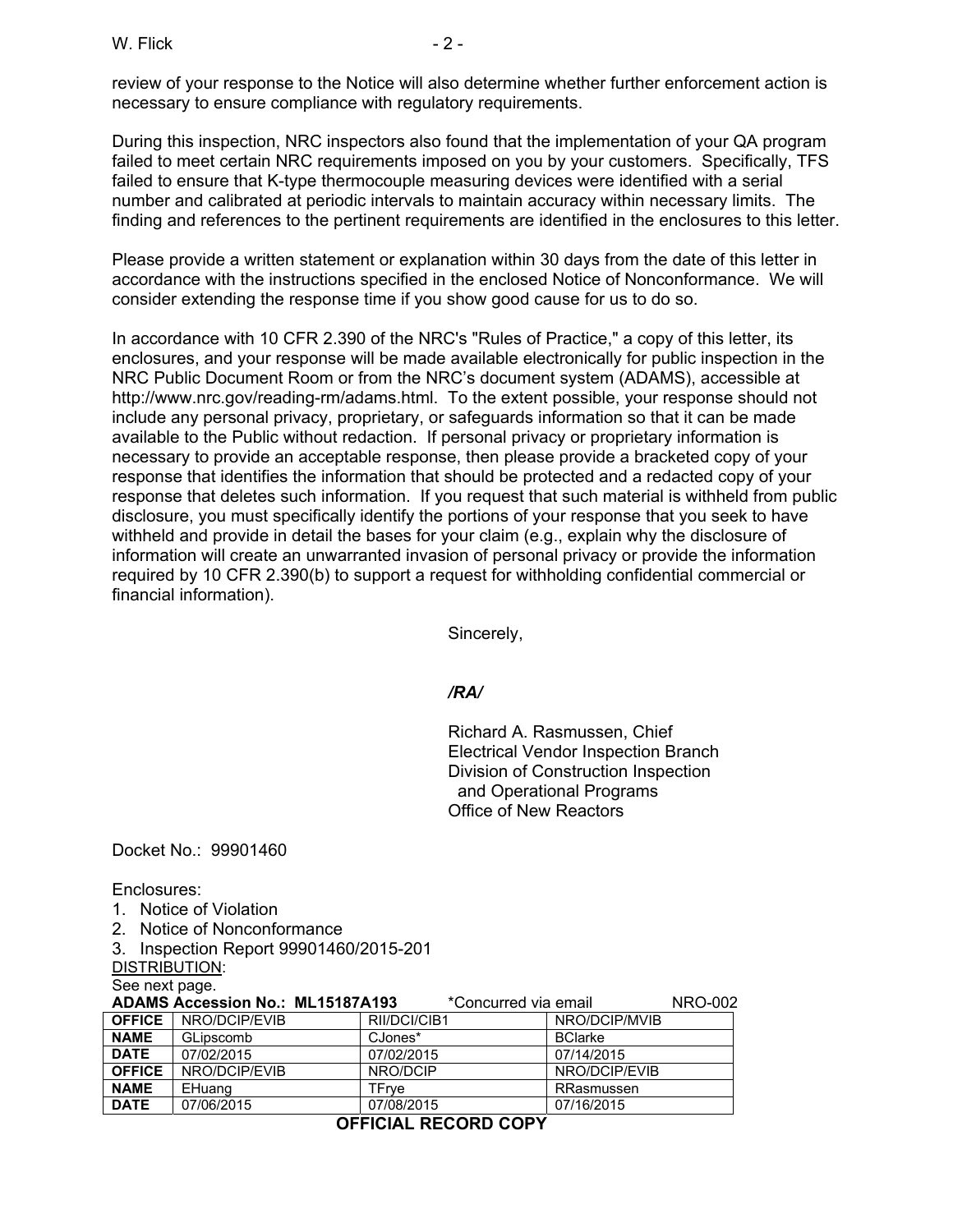# Letter to William Flick from Richard Rasmussen dated July 16, 2015

### SUBJECT: NUCLEAR REGULATORY COMMISSION VENDOR INSPECTION OF THERMO FISHER SCIENTIFIC REPORT NO. 99901460/2015-201, NOTICE OF VIOLATION AND NOTICE OF NONCONFORMANCE

DISTRIBUTION: **ASakadales** DAyres KKavanagh ERoach JRankin K608msc@kins.re.kr K307bih@kins.re.kr William.Flick@thermofisher.com NRO\_DCIP\_Distribution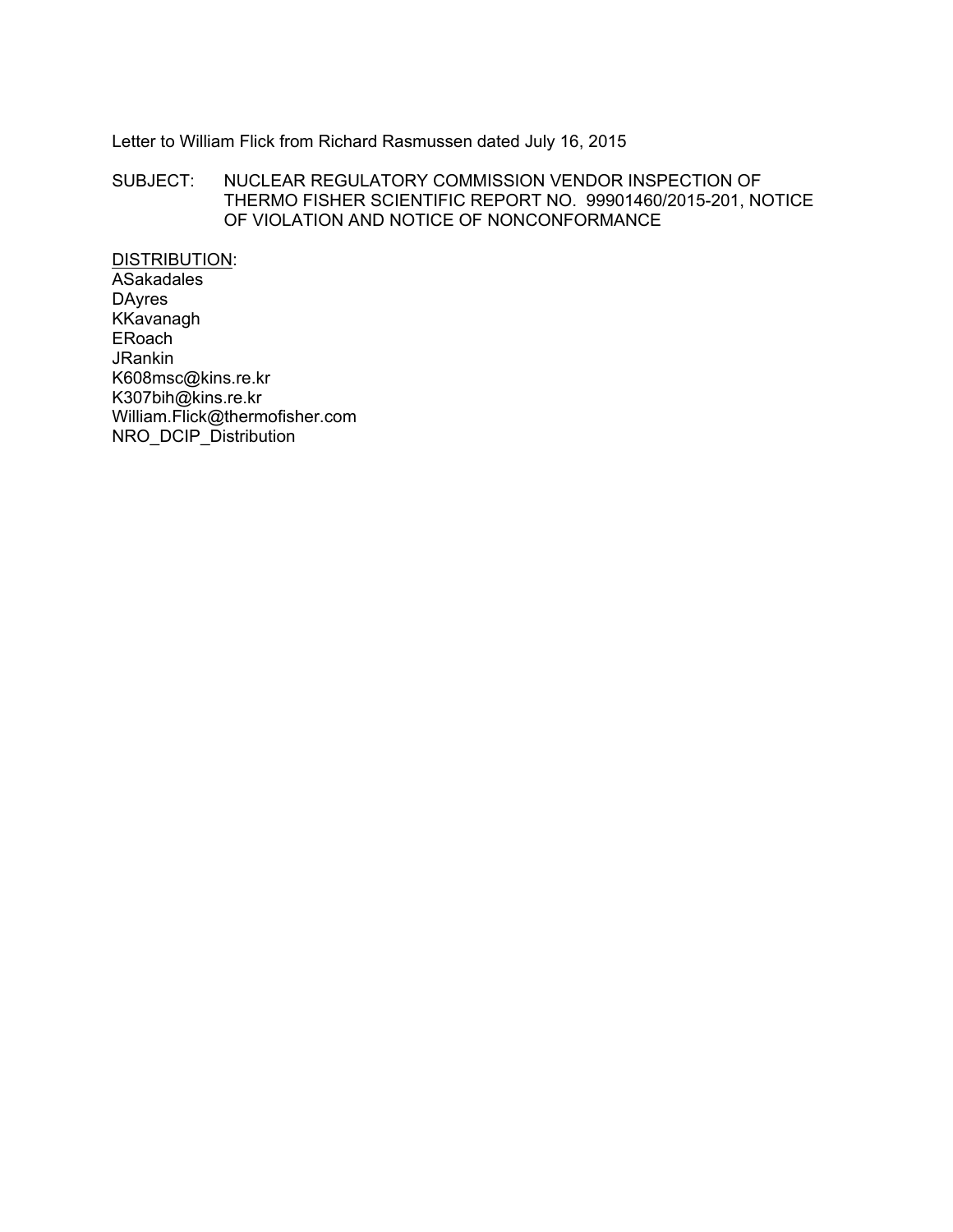#### **NOTICE OF VIOLATION**

Thermo Fisher Scientific 10010 Mesa Rim Rd. San Diego, CA 92121

 Docket No.: 99901460 Report Number: 2015-201

During a U.S. Nuclear Regulatory Commission (NRC) inspection conducted at the Thermo Fisher Scientific (TFS) facility in San Diego, CA on June 1, 2015, through June 5, 2015, a violation of NRC requirements was identified. In accordance with the NRC Enforcement Policy, the violation is listed below:

A. Title 10 of the *Code of Federal Regulations* (10 CFR) 21.21, "Notification of failure to comply or existence of a defect and its evaluation," Section (d)(1) states, in part, that "A director or responsible officer subject to the regulations of this part or a person designated under Section 21.21(d)(5) must notify the Commission when he or she obtains information reasonably indicating a failure to comply or a defect affecting a basic component that is within his or her organization's responsibility and is supplied for a facility or an activity within the United States that is subject to licensing under part 50." Section (d)(3)(i) requires an initial NRC notification by facsimile or telephone within two days and section (d)(3)(ii) requires a written NRC notification within 30 days following receipt of the information by the director or responsible officer.

TFS Quality Procedure 2.06.003, "Reporting of Defects and Noncompliance as required by 10CFR21," Revision K, dated April 2, 2014, section 5.3.2 states, in part, that "If it is determined that the deviation constitutes a defect, and the Nuclear Regulatory Commission has not been notified in writing, he/she shall notify the NRC. The initial notification shall be made within two days following the determination of the reportability." In addition, section 5.4.1 states, in part, that "A written report to the NRC, at the address shown in 10CFR21, must follow within thirty days of determination of reportability or failure to comply."

Contrary to the above, as of June 5, 2015, TFS failed to notify the NRC within both the initial two day and written 30 day time periods that a defect existed in a Power Range Detector (Part No. 201872-101, Serial No. 006) that was shipped to Palisades Nuclear Power Plant. The defect was documented in an evaluation dated March 24, 2015, and was conducted in response to written notification from a sub-supplier, Mirion Technologies IST, that an uncompensated ion chamber (PO No. M50426) used in the Power Range Detector had a potential defect and could fail under certain conditions.

This issue has been identified as Violation 99901460/2015-201-01.

This is a Severity Level IV violation (Section 6.9.d of the NRC Enforcement Policy).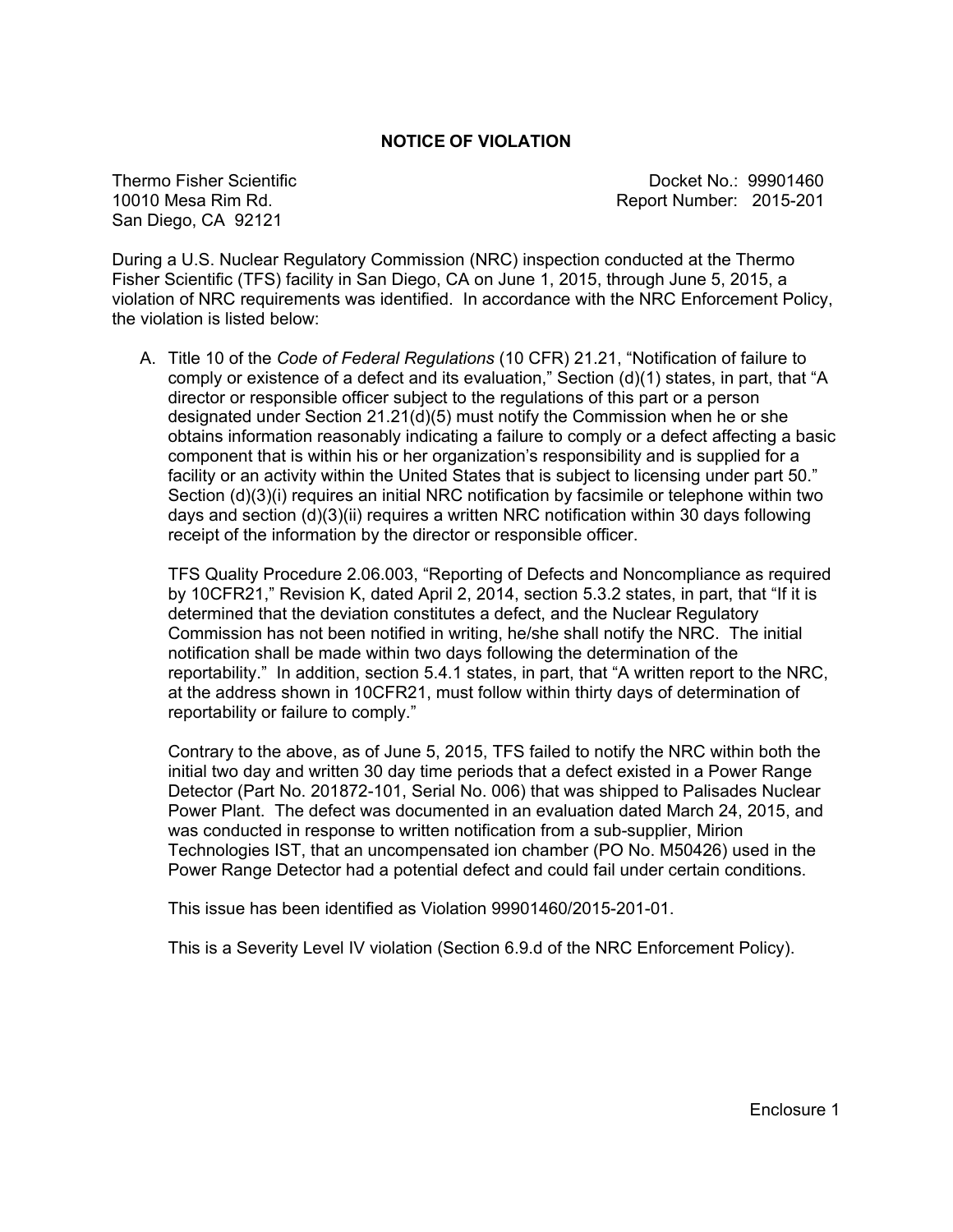Pursuant to the provisions of 10 CFR 2.201, "Notice of Violation," TFS is hereby required to submit a written statement or explanation to the U.S. Nuclear Regulatory Commission, ATTN: Document Control Desk, Washington, DC 20555-001 with a copy to the Chief, Electrical Vendor Inspection Branch, Division of Construction Inspection and Operational Programs, Office of New Reactors, within 30 days of the date of the letter transmitting this Notice of Violation (Notice). This reply should be clearly marked as a "Reply to a Notice of Violation" and should include for each violation: (1) the reason for the violation, or, if contested, the basis for disputing the violation or severity level, (2) the corrective steps that have been taken and the results achieved, (3) the corrective steps that will be taken, and (4) the date when full compliance will be achieved. Your response may reference or include previously docketed correspondence, if the correspondence adequately addresses the required response. Where good cause is shown, consideration will be given to extending the response time.

If you contest this enforcement action, you should also provide a copy of your response, with the basis for your denial, to the Director, Office of Enforcement, U.S. Nuclear Regulatory Commission, and Washington, DC 20555-0001.

Because your response will be made available electronically for public inspection in the NRC Public Document Room or from the NRC's Agencywide Documents Access and Management System, accessible from the NRC Web site at http://www.nrc.gov/reading-rm/adams.html, to the extent possible, it should not include any personal privacy, proprietary, or Safeguards Information so that it can be made available to the public without redaction. If personal privacy or proprietary information is necessary to provide an acceptable response, then please provide a bracketed copy of your response that identifies the information that should be protected and a redacted copy of your response that deletes such information. If you request withholding of such material, you must specifically identify the portions of your response that you seek to have withheld and provide in detail the bases for your claim of withholding (e.g., explain why the disclosure of information will create an unwarranted invasion of personal privacy or provide the information required by 10 CFR 2.390(b) to support a request for withholding confidential commercial or financial information). If Safeguards Information is necessary to provide an acceptable response, please provide the level of protection described in 10 CFR 73.21, "Protection of Safeguards Information: Performance Requirements."

Dated this 16<sup>th</sup> day of July 2015.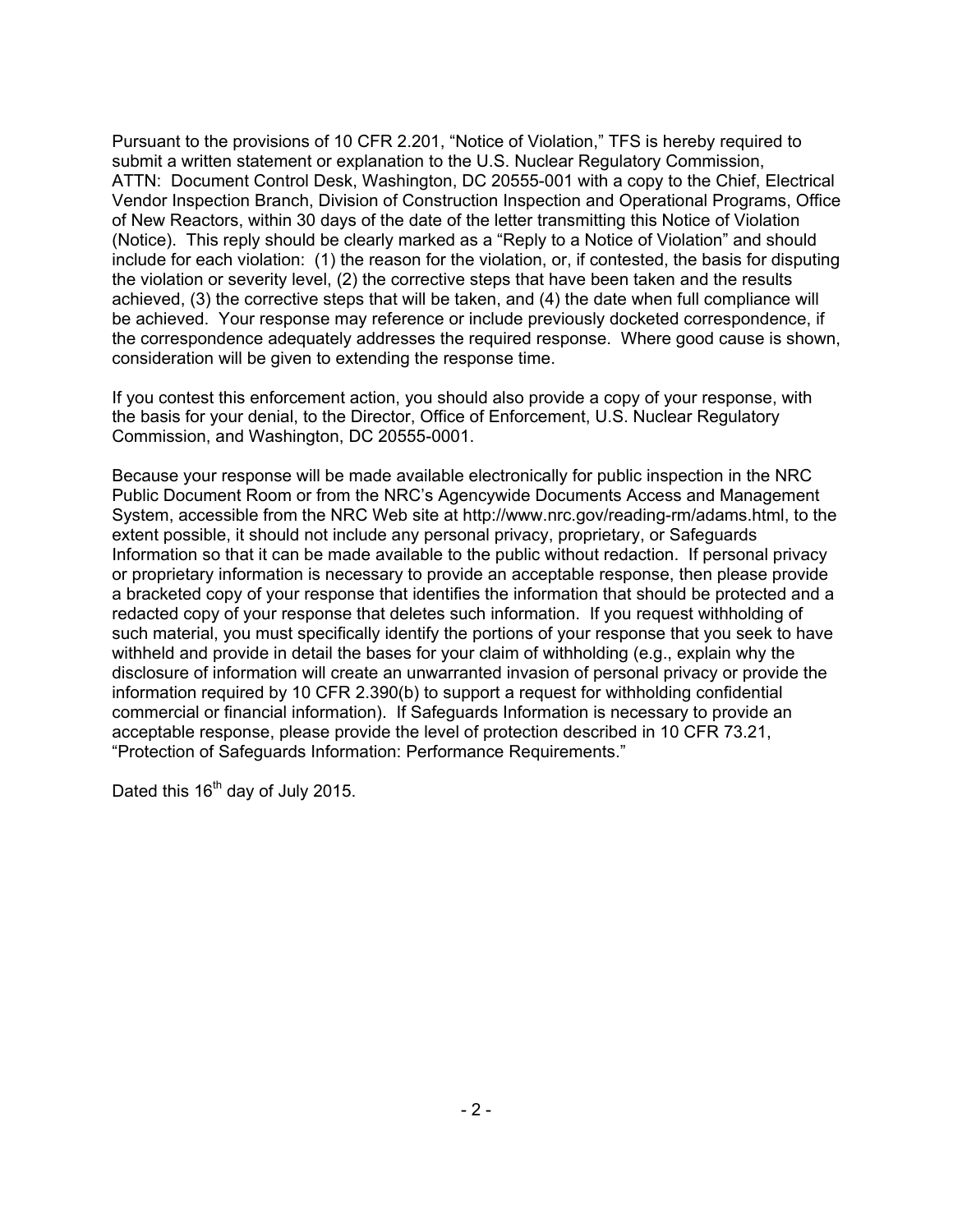#### **NOTICE OF NONCONFORMANCE**

Thermo Fisher Scientific 10010 Mesa Rim Rd. San Diego, CA 92121

Docket No.: 99901460 Report Number: 2015-201

Based on the results of a Nuclear Regulatory Commission (NRC) inspection conducted at Thermo Fisher Scientific (TFS) facility in San Diego, CA on June 1, 2015, through June 5, 2015, certain activities were not conducted in accordance with NRC requirements which were contractually imposed on TFS by NRC licensees:

A. Criterion XII, "Control of Measuring and Test Equipment," of Appendix B to Title 10 of the *Code of Federal Regulations* Part 50, "Domestic Licensing of Production and Utilization Facilities," states, in part, that "Measures shall be established to assure that tools, gages, instruments, and other measuring and testing devices used in activities affecting quality are properly controlled, calibrated, and adjusted at specified periods to maintain accuracy within necessary limits."

 Section 12 of the TFS QA program manual, "Control of Measuring and Test Equipment," section 3.1 states, "All inspection and test equipment used for acceptance of deliverable products are identified by a serial number and calibrated at periodic intervals to assure that the degree of required accuracy is maintained."

Contrary to the above, TFS failed to ensure that measuring devices were identified with a serial number and calibrated at periodic intervals to maintain accuracy within necessary limits. Specifically, K-type thermocouples used in conjunction with a dual input digital thermometer during testing of safety-related mineral insulated cable were not identified with a serial number and were never calibrated. The calibration was required to ensure that potential offset/drift tolerance were accounted for during temperature measurements which verified that mineral insulated cable reached the required temperature during production.

This issue has been identified as Nonconformance 99901460/2015-201-02.

Please provide a written statement or explanation to the U.S. Nuclear Regulatory Commission, ATTN: Document Control Desk, Washington, DC 20555-0001, with a copy to the Chief, Electrical Vendor Inspection Branch, Division of Construction Inspection and Operational Programs, Office of New Reactors, within 30 days of the date of the letter transmitting this Notice of Nonconformance. This reply should be clearly marked as a "Reply to a Notice of Nonconformance" and should include for each noncompliance: (1) the reason for the noncompliance, or if contested, the basis for disputing the noncompliance; (2) the corrective steps that have been taken and the results achieved; (3) the corrective steps that will be taken to avoid noncompliance; and (4) the date when your corrective action will be completed. Where good cause is shown, the NRC will consider extending the response time.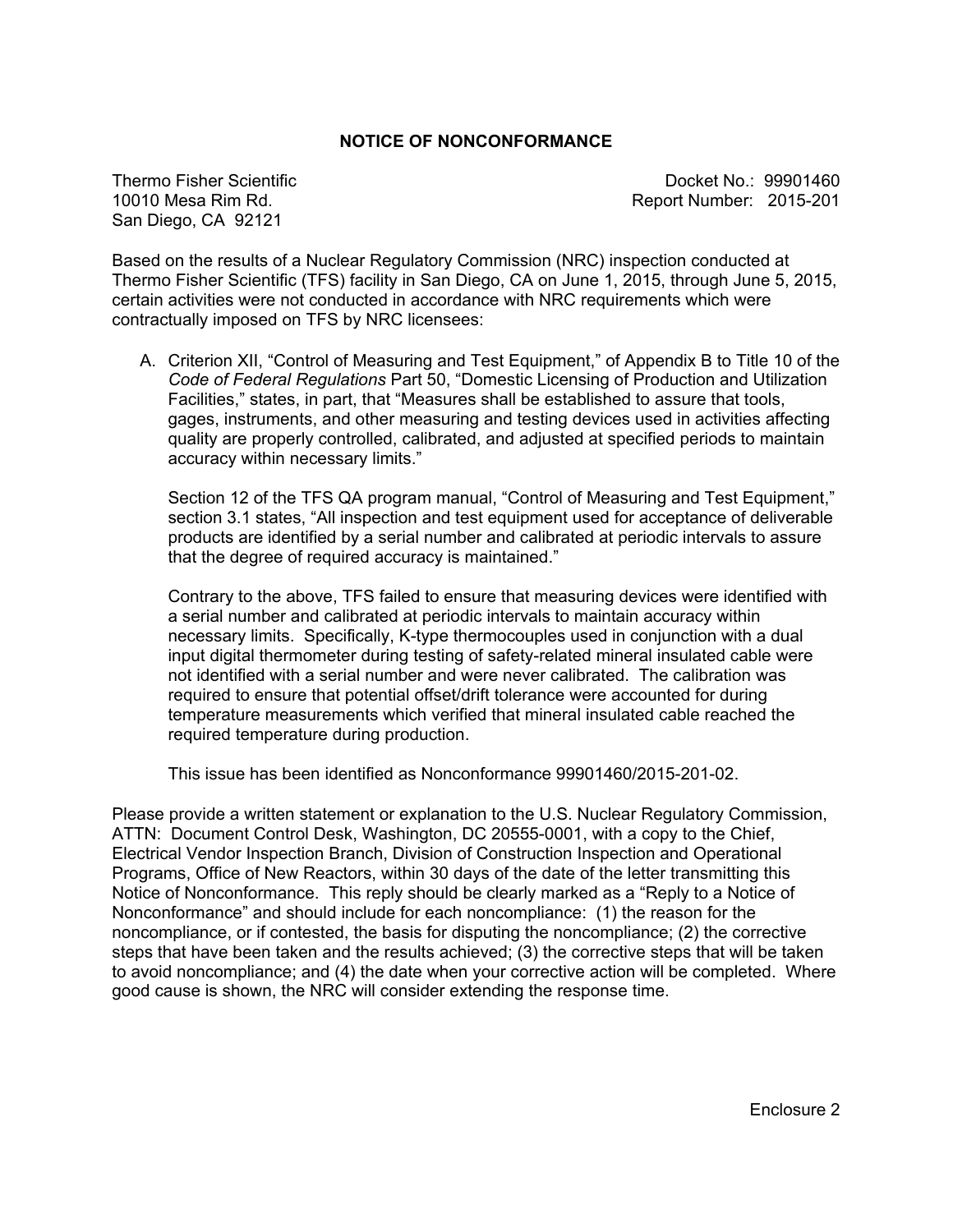Because your response will be made available electronically for public inspection in the NRC Public Document Room or from the NRC's Agencywide Documents Access and Management System, which is accessible from the NRC Web site at

http://www.nrc.gov/reading-rm/adams.html, to the extent possible, it should not include any personal privacy, proprietary, or Safeguards Information so that it can be made available to the public without redaction. If personal privacy or proprietary information is necessary to provide an acceptable response, then please provide a bracketed copy of your response that identifies the information that should be protected and a redacted copy of your response that deletes such information. If you request that such material be withheld, you must specifically identify the portions of your response that you seek to have withheld and provide in detail the bases for your claim of withholding (e.g., explain why the disclosure of information will create an unwarranted invasion of personal privacy or provide the information required by 10 CFR 2.390(b) to support a request for withholding confidential commercial or financial information). If Safeguards Information is necessary to provide an acceptable response, please provide the level of protection described in 10 CFR 73.21, "Protection of Safeguards Information: Performance Requirements."

Dated this the  $16<sup>th</sup>$  day of July 2015.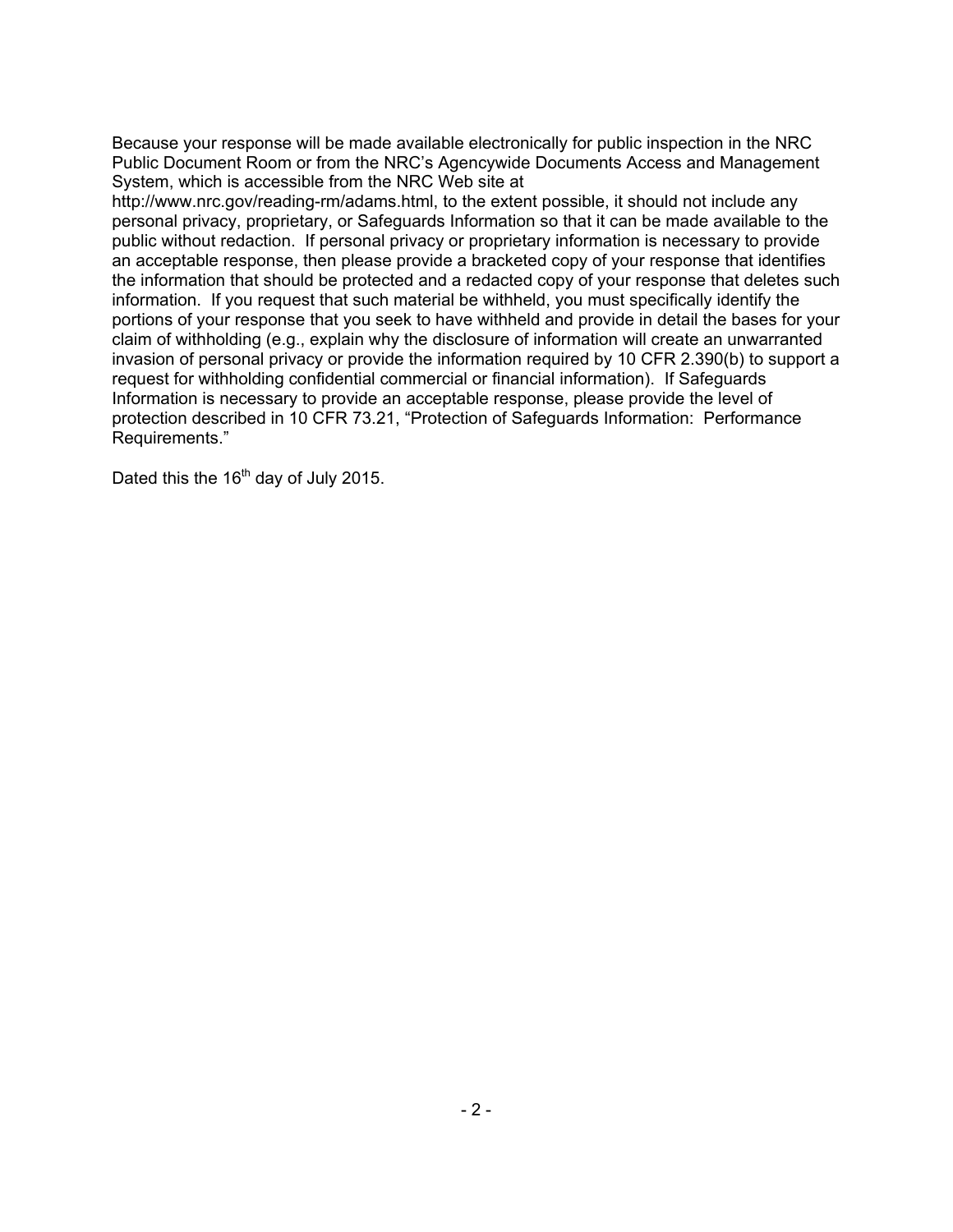## **U.S. NUCLEAR REGULATORY COMMISSION OFFICE OF NEW REACTORS DIVISION OF CONSTRUCTION INSPECTION AND OPERATIONAL PROGRAMS VENDOR INSPECTION REPORT**

| Docket No.:                       | 99901460                                                                                                                                                                                                                                                                                                               |                                                                                                                                      |  |
|-----------------------------------|------------------------------------------------------------------------------------------------------------------------------------------------------------------------------------------------------------------------------------------------------------------------------------------------------------------------|--------------------------------------------------------------------------------------------------------------------------------------|--|
| Report No.:                       | 99901460/2015-201                                                                                                                                                                                                                                                                                                      |                                                                                                                                      |  |
| Vendor:                           | Thermo Fisher Scientific (TFS)<br>10010 Mesa Rim Rd.<br>San Diego, CA 92121                                                                                                                                                                                                                                            |                                                                                                                                      |  |
| <b>Vendor Contact:</b>            | Mr. William Flick, Quality Manager<br>William.Flick@thermofisher.com<br>(858) 882-1327                                                                                                                                                                                                                                 |                                                                                                                                      |  |
| <b>Nuclear Industry Activity:</b> | TFS provides safety-related components and services for<br>operating power plants and the Watts Bar Unit 2 completion<br>project under TFS and Gamma-Metrics brandnames. TFS<br>primarily conducts commercial-grade dedication, assembly,<br>testing and equipment qualification of excore flux monitoring<br>systems. |                                                                                                                                      |  |
| <b>Inspection Dates:</b>          | June 1, 2015 - June 5, 2015                                                                                                                                                                                                                                                                                            |                                                                                                                                      |  |
| Inspectors:                       | George Lipscomb<br>Eugene Huang<br><b>Brent Clarke</b><br>Carl Jones<br>Su-Cheol Moon<br>In Hyoung Booh                                                                                                                                                                                                                | NRC/NRO/DCIP/EVIB<br>NRC/NRO/DCIP/EVIB<br>NRC/NRO/DCIP/MVIB<br>NRC/R-II/DCI/CIB1<br><b>KINS - Observer</b><br><b>KINS - Observer</b> |  |
| Approved by:                      | Richard A. Rasmussen, Chief<br><b>Electrical Vendor Inspection Branch</b><br>Division of Construction Inspection<br>and Operational Programs<br>Office of New Reactors                                                                                                                                                 |                                                                                                                                      |  |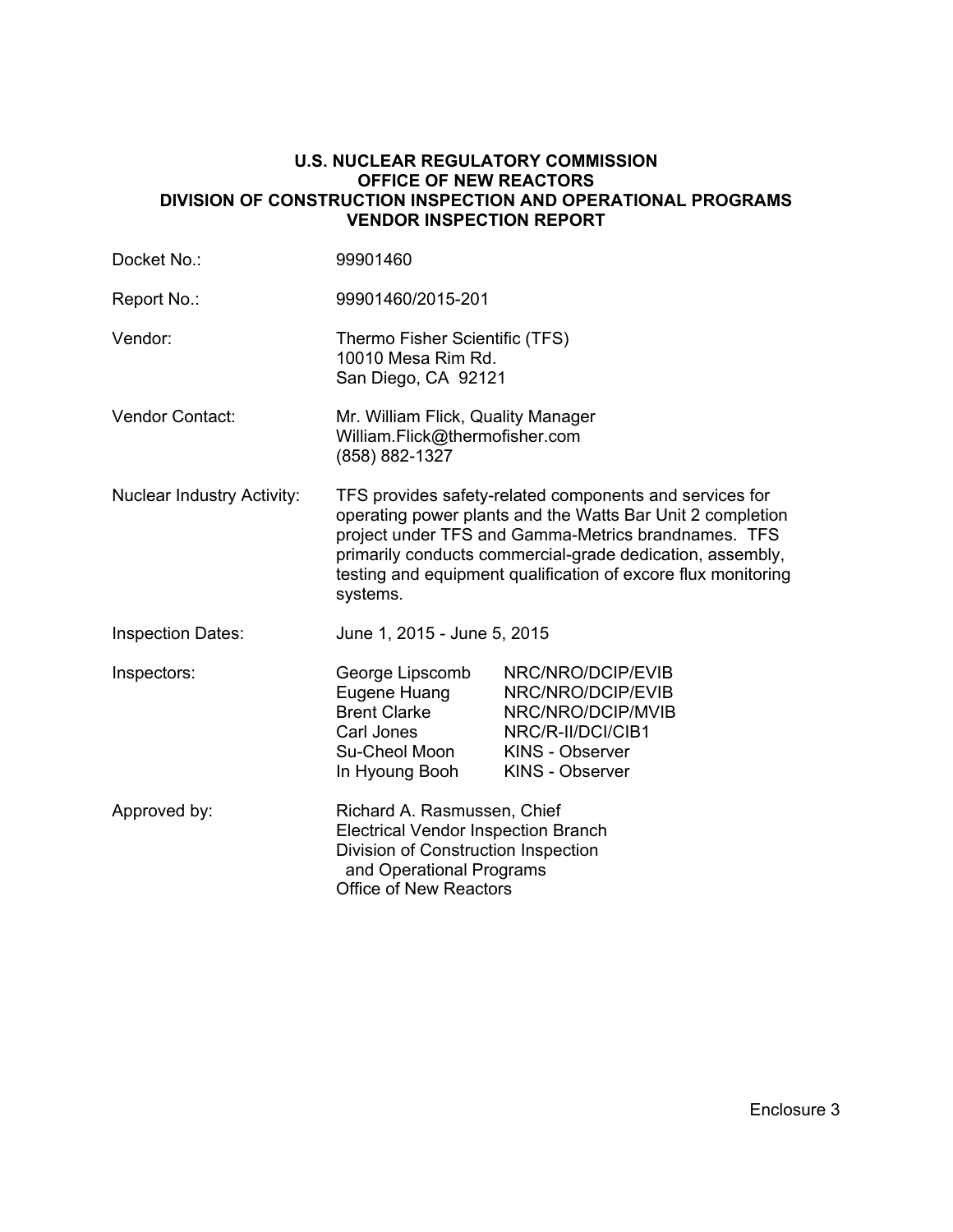# **EXECUTIVE SUMMARY**

#### Thermo Fisher Scientific 99901460/2015-201

The U.S. Nuclear Regulatory Commission (NRC) staff conducted an inspection under the Multinational Design Evaluation Programme (MDEP) protocol Vendor Inspection Cooperation Working Group (VICWG)-01 at the Thermo Fisher Scientific (TFS) facility in San Diego, California. Using the MDEP protocol, the NRC inspection team was observed by inspectors from the Korea Institute of Nuclear Safety (KINS). The purpose of this limited-scope inspection was to verify that TFS implemented an adequate quality assurance (QA) program that complies with the requirements of Appendix B, "Quality Assurance Criteria for Nuclear Power Plants and Fuel Reprocessing Plants," to Title 10 of the *Code of Federal Regulations* (10 CFR) Part 50, "Domestic Licensing of Production and Utilization Facilities," and 10 CFR Part 21, "Reporting of Defects and Noncompliance."

This technically-focused inspection evaluated TFS's implementation of quality activities associated with the fabrication and testing of safety-related excore neutron flux monitoring systems supplied to U.S. operating reactor plants and the Watts Bar Unit 2 completion project. In addition to observing these activities, the NRC inspection team evaluated test control and its effect on component qualification, design control, receipt and in-process inspections, commercial-grade dedication (CGD), problem resolution and reporting, and control of measuring and test equipment (M&TE).

The following regulations served as the bases for the NRC inspection:

- Appendix B to 10 CFR Part 50
- 10 CFR Part 21

During the course of this inspection, the NRC inspection team implemented Inspection Procedure (IP) 43002, "Routine Inspections of Nuclear Vendors"; IP 43004, "Inspection of Commercial-Grade Dedication Programs"; and IP 36100, "Inspection of 10 CFR Part 21 and Programs for Reporting Defects and Noncompliance."

The information below summarizes the results of this inspection.

## 10 CFR Part 21 Program

The NRC inspection team issued Violation 99901460/2015-201-01 in association with TFS's failure to implement the regulatory requirements of 10 CFR Part 21. Specifically, TFS failed to notify the NRC when they had information on March 24, 2015, reasonably indicating a defect in a basic component (Power Range Detector, Part No. 201872-101, Serial No. 006) supplied to a licensee in the United States (Palisades Nuclear Power Plant). This notification is required by 10 CFR 21.21 when information reasonably indicates a defect affected a basic component that was supplied to a 10 CFR Part 50 licensed facility within the United States.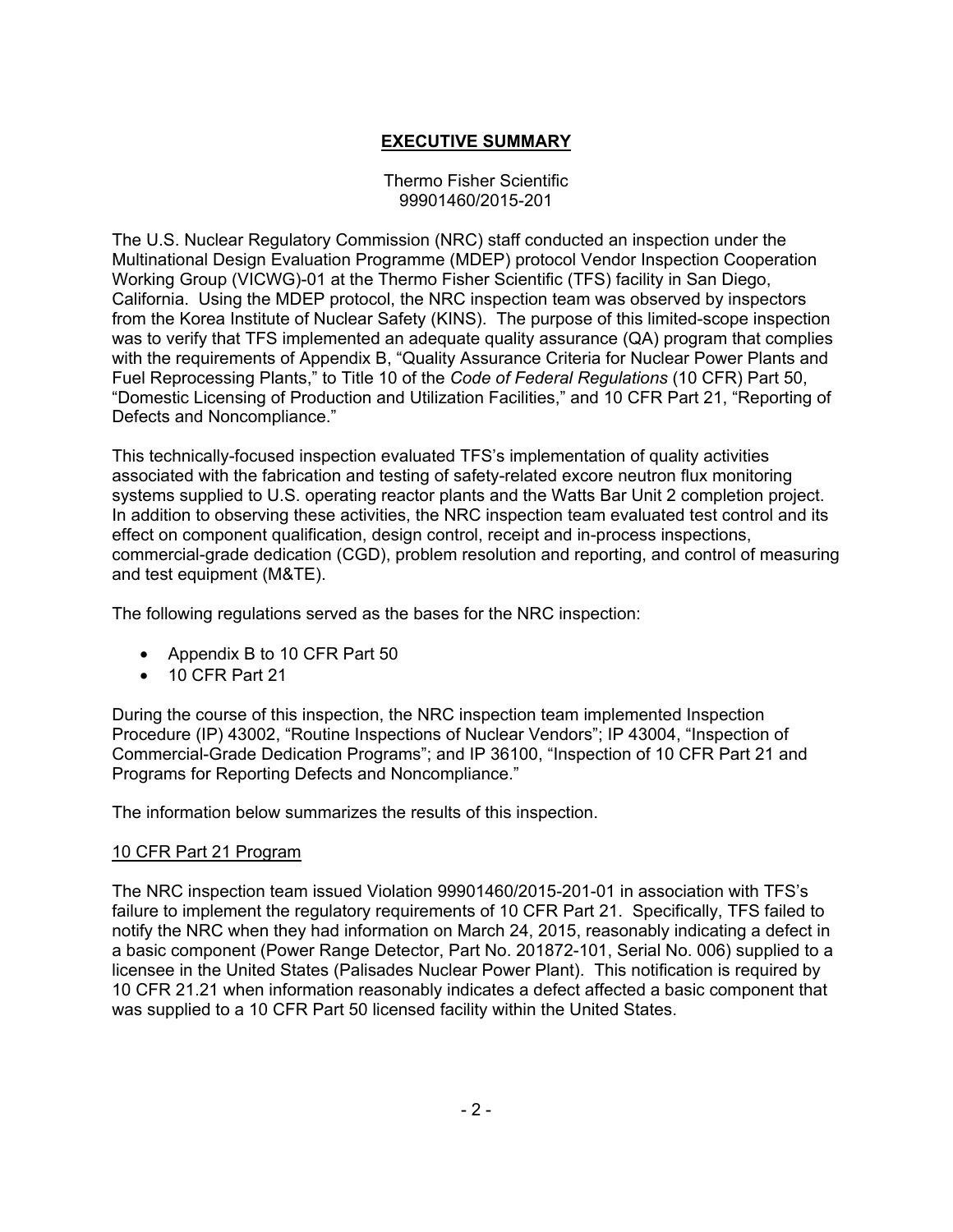# Test Control and Control of Measuring and Test Equipment (M&TE)

The NRC inspection team determined that TFS implemented adequate test control, but did not adequately implement the requirements of Criterion XII, "Control of Measuring and Test Equipment," of Appendix B to 10 CFR Part 50. The NRC inspection team issued Nonconformance 99901460/2015-201-02 in association with TFS's failure to ensure that measuring devices were identified with a serial number and calibrated at periodic intervals to maintain accuracy within necessary limits. Specifically, K-type thermocouples used in conjunction with a dual input digital thermometer during testing of mineral insulated cable were not identified with a serial number and were never calibrated but were used in safety-related applications.

# Commercial Grade Dedication and Receipt Inspection

The NRC inspection team concluded that TFS has established a program to control CGD and receipt inspection activities in accordance with the regulatory requirements of Criterion III, "Design Control," and Criterion VII, "Control of Purchased Materials, Equipment, and Services," of Appendix B to 10 CFR Part 50, which are supported by the CGD definitions in 10 CFR Part 21. Based on the limited sample of activities observed and documents reviewed, the inspectors also determined that TFS is implementing its policies and procedures associated with CGD and receipt inspection. No findings of significance were identified.

## Design Control and Qualification

The NRC inspection team determined that TFS implemented adequate controls for design, including changes to design, of the neutron flux monitoring systems supplied to Tennessee Valley Authority (TVA) and McGuire Nuclear Station. Design controls effectively incorporated the requirements of Criterion III of Appendix B to 10 CFR Part 50. No findings of significance were identified.

# Manufacturing Control

The NRC inspection team concluded that TFS has established a program to control manufacturing and inspection activities in accordance with the regulatory requirements of Criterion V, "Instructions, Procedures, and Drawings ," Criterion IX, "Special Processes," and Criterion X, "Inspection," of Appendix B to 10 CFR Part 50. Based on the limited sample of activities observed and documents reviewed, the inspectors also determined that TFS is implementing its policies and procedures associated with manufacturing and in-process inspection. No findings of significance were identified.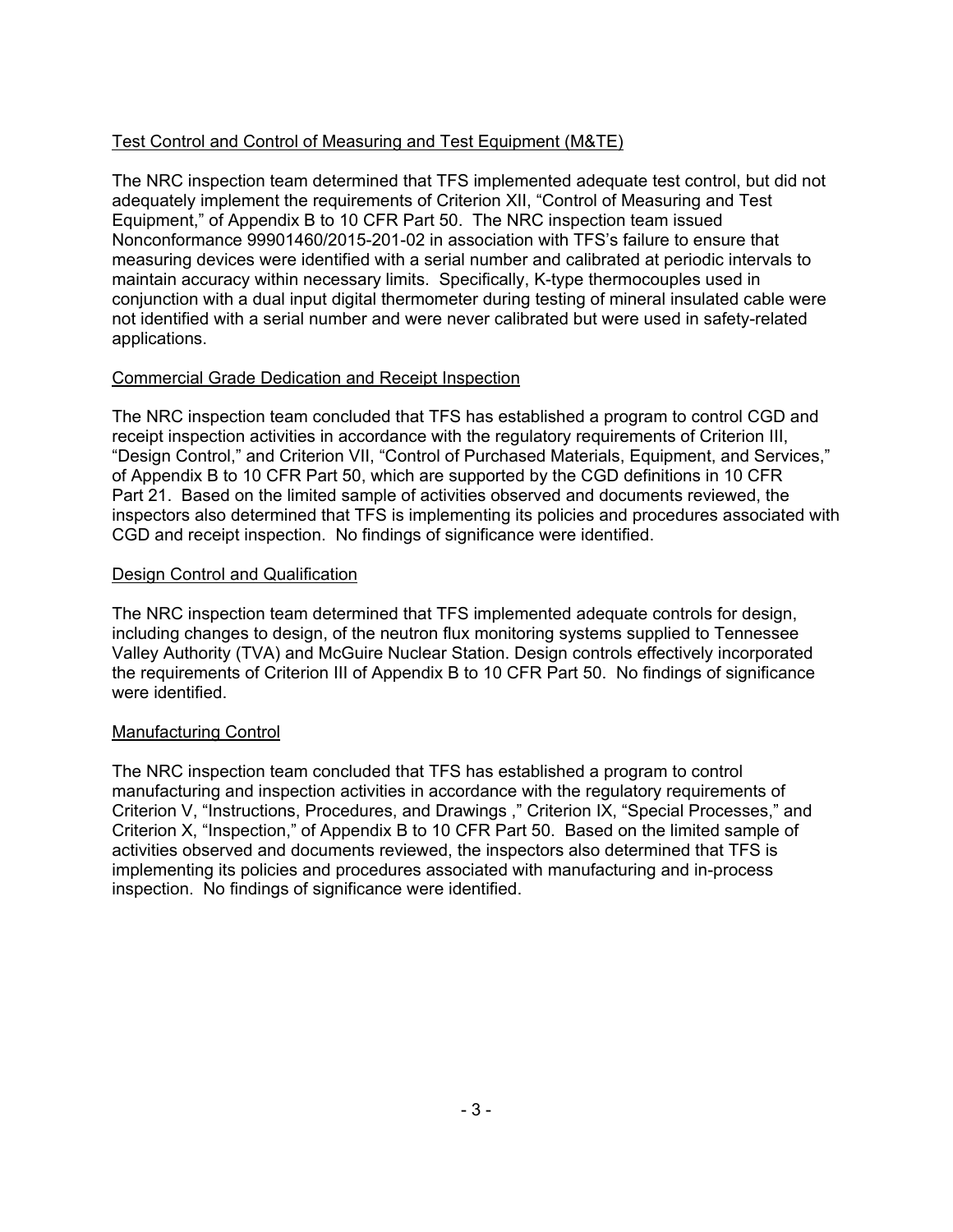# Nonconformance Control and Corrective Action Program

The NRC inspection team concluded that TFS established nonconformance and corrective action programs in accordance with the regulatory requirements of Criterion XV, "Nonconforming Material, Parts and Components," and Criterion XVI, "Corrective Action," of Appendix B to 10 CFR Part 50. Based on the limited sample of documents reviewed, the NRC inspection team also determined that TFS is implementing its policies and procedures associated with its nonconformance and corrective action programs. No findings of significance were identified.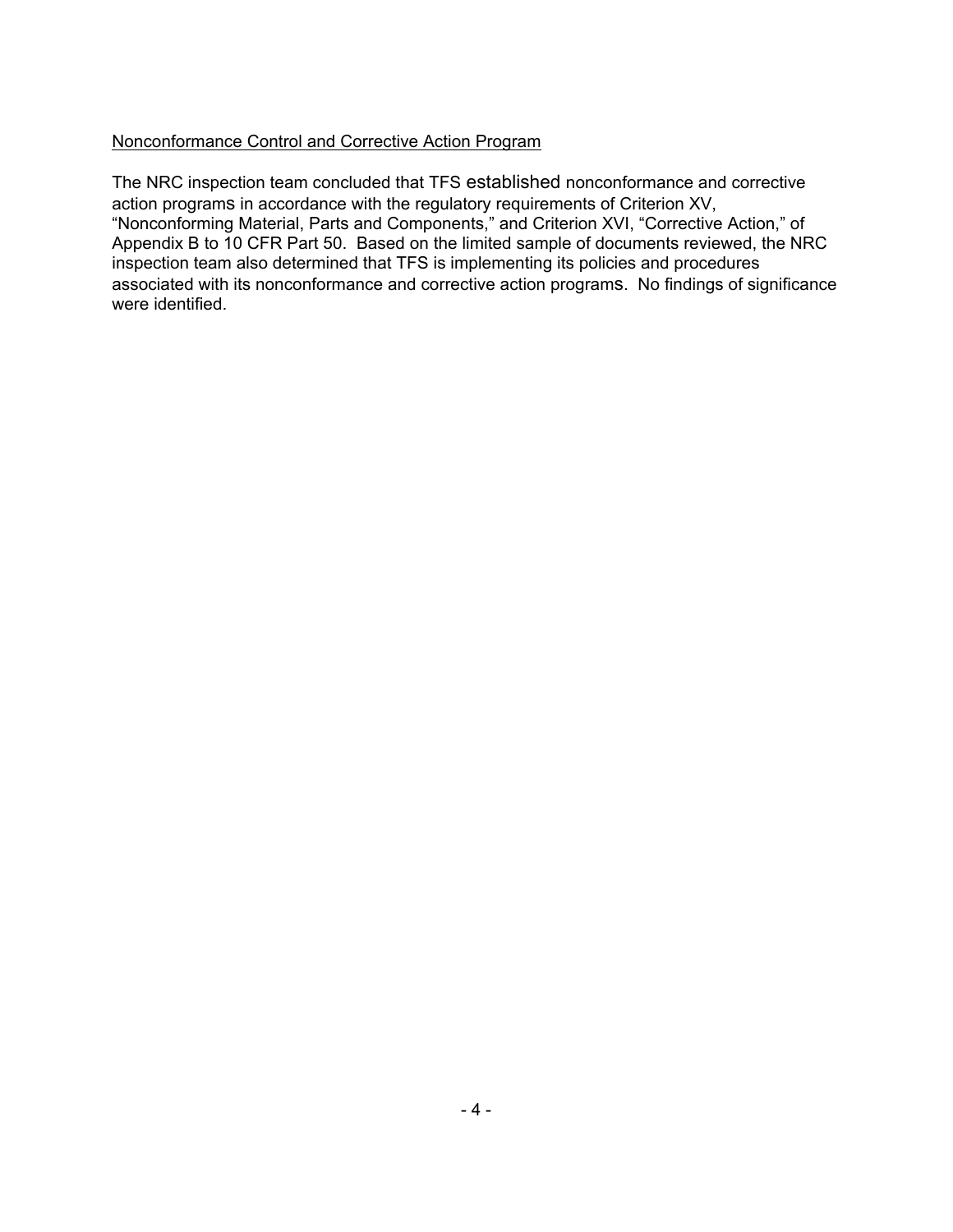# **REPORT DETAILS**

## **1. 10 CFR Part 21 Program**

#### a. Inspection Scope

The NRC inspection team reviewed TFS policies and implementing procedures that govern the facility's compliance with the requirements of 10 CFR Part 21, "Reporting of Defects and Noncompliance." In addition, the NRC inspection team evaluated the 10 CFR Part 21 postings and a sample of TFS purchase orders (POs) for compliance with the requirements of 10 CFR 21.21, "Notification of Failure to Comply or Existence of a Defect and its Evaluation," and 10 CFR 21.31, "Procurement Documents." The NRC inspection team verified the content of TFS's 10 CFR Part 21 posting, as well as the location of the posting. The NRC inspection team also verified that TFS's nonconformance and corrective action procedures provide a link to the 10 CFR Part 21 program.

The attachment to this inspection report lists the individuals interviewed and documents reviewed by the NRC inspection team.

#### b. Observations and Findings

The NRC inspection team identified that TFS failed to notify the NRC of a defect in a shipped basic component. In a letter titled, "Notification of Potential Defect Under the Atomic Energy Act of 1954 and 10 CFR Part 21," dated March 3, 2015, Mirion Technologies IST informed TFS of a potential defect in an uncompentated ion chamber shipped to TFS under PO No. M50426, dated January 23, 2014. TFS opened Corrective Action Request (CAR) 15-006 to evaluate the condition and documented on March 5, 2015, that TFS had used the uncompensated ion chamber in a Power Range Detector (Part No. 201872-101, Serial No. (S/N) 006) that was shipped to Palisades Nuclear Power Plant on December 15, 2014, in accordance with Entergy PO No. 10400128.

On March 24, 2015, TFS sent a letter to Mirion Technologies IST stating that the uncompensted ion chamber was used in the Power Range Detector and encouraged Mirion Technologies IST to provide a 10 CFR Part 21 notification to Palisades Nuclear Power Plant. However, this is contrary to 10 CFR Part 21.21(d)(1), which required TFS to notify the NRC of a defect in a basic component that they supplied to the licensee. As of June 2, 2015, there was no objective evidence that the NRC or Palisades Nuclear Power Plant were ever informed of this defect. This issue is identified as Violation 99901460/2015-201-01.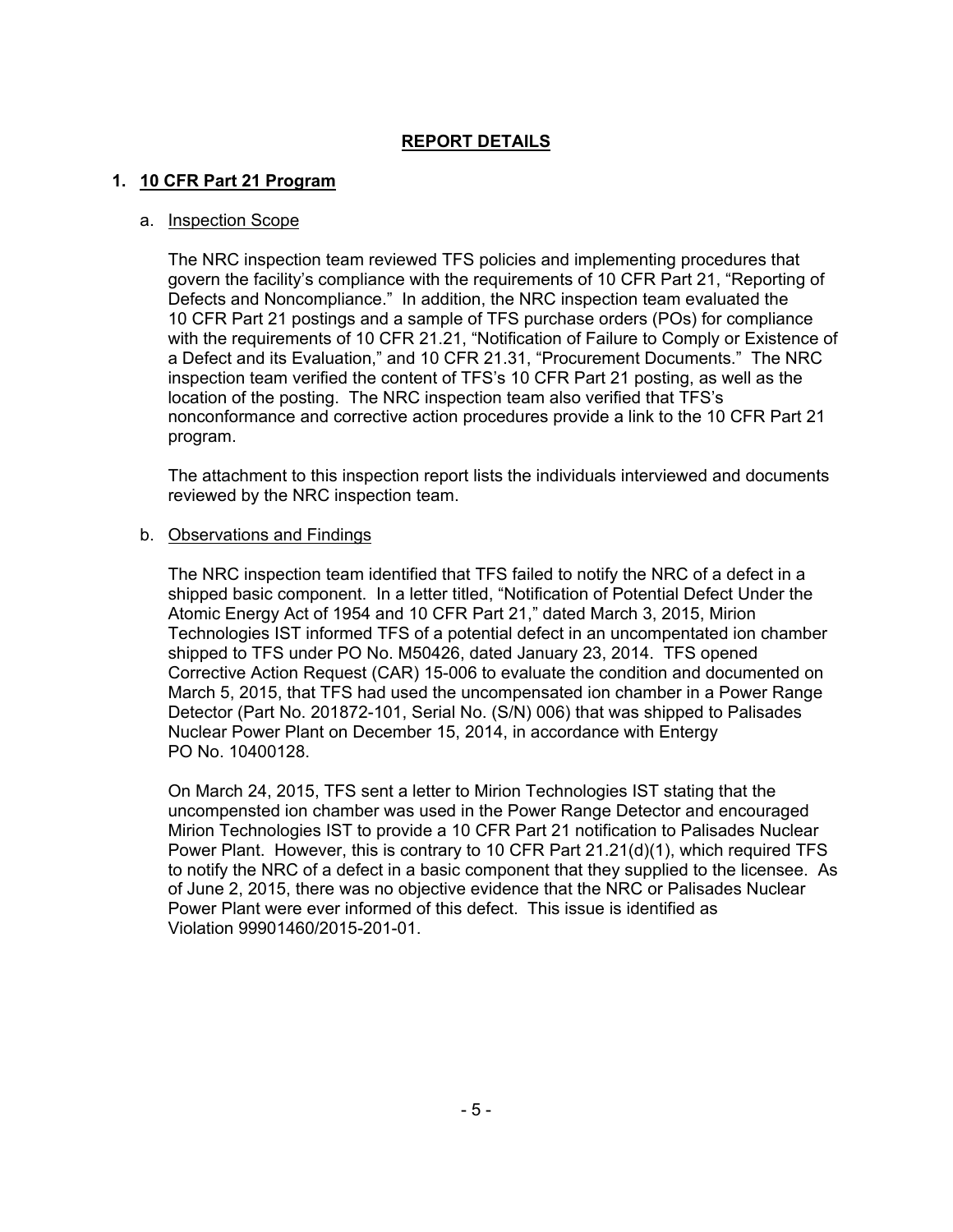## c. Conclusions

The NRC inspection team issued Violation 99901460/2015-201-01 in association with TFS's failure to implement the regulatory requirements of 10 CFR Part 21. Specifically, TFS failed to notify the NRC when they had information reasonably indicating a defect in a basic component (Power Range Detector, Part No. 201872-101, S/N 006) supplied to a licensee in the United States (Palisades Nuclear Power Plant).

## **2. Test Control and Control of Measuring and Test Equipment**

### a. Inspection Scope

The NRC inspection team reviewed the TFS policies and implementing procedures that govern test control and control of M&TE. The NRC inspection team observed a Test Department Production Meeting and the final testing of five safety-related Dual Bistable Trip printed circuit cards for Salem Nuclear Power Plant, and then verified the calibration of all M&TE used in that test. Further, the NRC inspection team verified that M&TE was traceable to national standards and that out-of-calibration M&TE was segregated to prevent inadvertant use.

The attachment to this inspection report lists the individuals interviewed and documents reviewed by the NRC inspection team.

#### b. Observations and Findings

During review of M&TE, the NRC inspection team noted that TFS used digital thermometers to verify the temperature of an oven that was used to heat mineral insulated cable used in safety-related applications to a required 200 $\mathrm{^{\circ}C}$ . The digital thermometers were sent to Simco commercial calibration lab to be calibrated on a routine basis. However, it was discovered that the thermocouples used in conjunction with the digital thermometers were not identified by a serial number and were never calibrated. Additionally, there was no evaluation or justification of allowable tolerances for the thermocouples to ensure that offset and drift were accounted for in the temperature range that the ovens were required to meet. The NRC inspection team identified TFS's failure to ensure that measuring devices were identified with a serial number and calibrated at periodic intervals to maintain accuracy within necessary limits as Nonconformance 99901460/2015-201-02.

#### c. Conclusions

The NRC inspection team determined that TFS implemented adequate test controls, but did not adequately implement the requirements of Criterion XII, "Control of Measuring and Test Equipment," of Appendix B to 10 CFR Part 50. The NRC inspection team issued Nonconformance 99901460/2015-201-02 in association with TFS's failure to ensure that measuring devices were identified with a serial number and calibrated at periodic intervals to maintain accuracy within necessary limits. Specifically, K-type thermocouples used in conjunction with a dual input digital thermometer during testing of mineral insulated cable were not identified by a serial number and were never calibrated.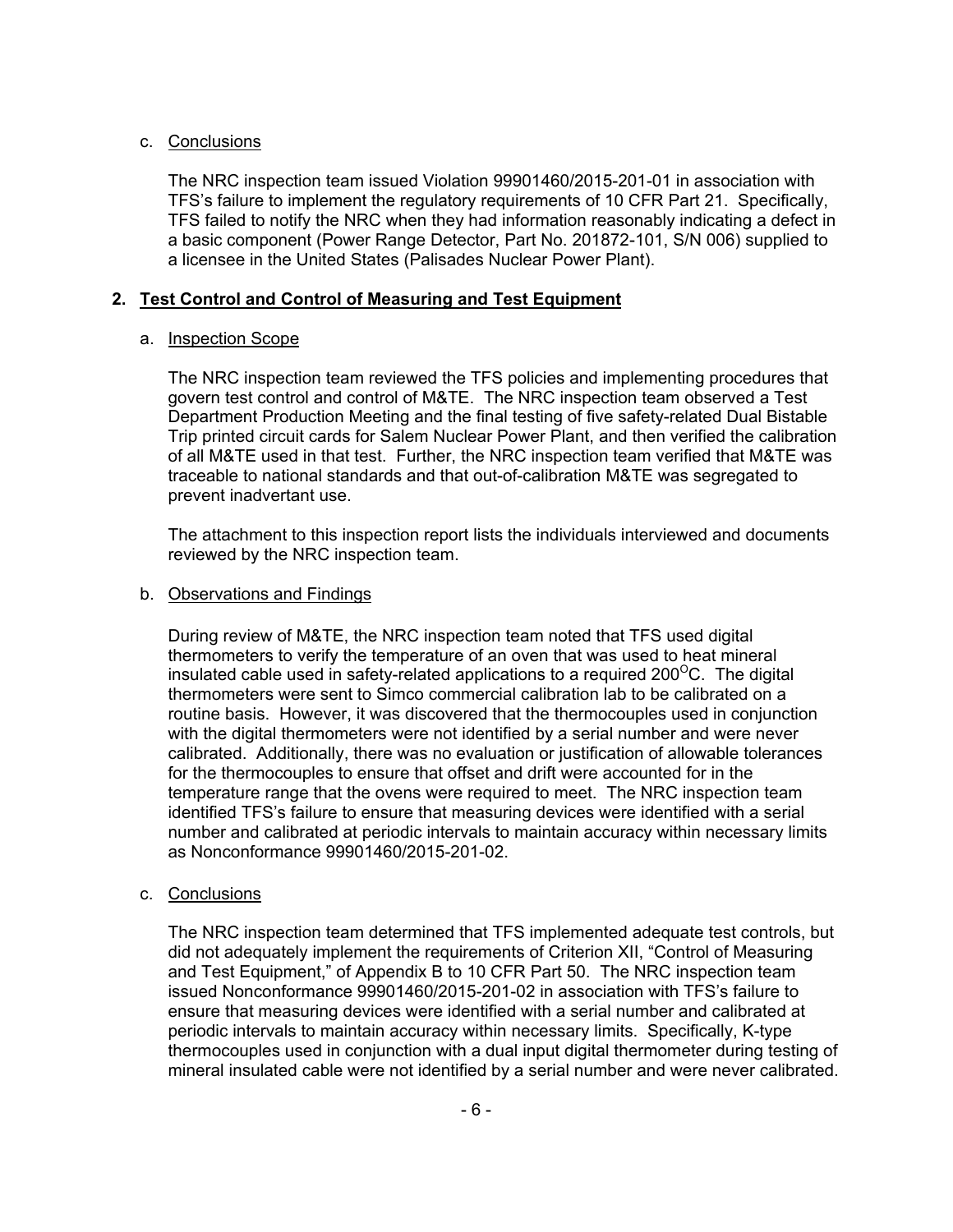# **3. Commercial Grade Dedication and Receipt Inspection**

## a. Inspection Scope

The NRC inspection team reviewed TFS's CGD and receipt inspection policies and procedures to verify compliance with Criterion III, "Design Control," of Appendix B to 10 CFR Part 50, which is supported by the CGD definitions in 10 CFR Part 21, and Criterion VII, "Control of Purchased Materials, Equipment, and Services." In addition, the inspectors reviewed a sample of dedication activities associated with qualification packages to verify implementation and witnessed receipt and testing inspections in relation to a radio frequency (RF) choke subcomponent. The sample of completed documentation included drawings, determination of critical characteristics, technical evaluations, and selection of methods of acceptance.

The attachment to this inspection report lists the individuals interviewed and documents reviewed by the NRC inspection team.

### b. Observations and Findings

No findings of significance were identified.

### c. Conclusions

The NRC inspection team concluded that TFS has established a program to control CGD and receipt inspection activities in accordance with the regulatory requirements of Criterion III and Criterion VII, of Appendix B to 10 CFR Part 50. Based on the limited sample of activities observed and documents reviewed, the inspectors also determined that TFS is implementing its policies and procedures associated with CGD and receipt inspection. No findings of significance were identified.

## **4. Design Control and Qualification**

## a. Inspection Scope

The NRC inspection team used a top-down approach to evaluate control of customer requirements and implementation of design control. The inspection included a review of documents and records which showed the incorporation of customer requirements. The requirements were related to fabrication of neutron flux monitoring systems for delivery to TVA's Watts Bar Unit 2 and Duke Energy's McGuire Nuclear Station. The reviews, along with interviews with responsible engineering and QA personnel, were conducted to determine whether safety-related customer and regulatory requirements were incorporated into system drawings, specifications, and test plans. TFS's quality program procedures and records of changes to design were reviewed to determine whether safety-related design characteristics of the flux monitoring system were adequately maintained. The review included an evaluation of the use of document change notices (DCNs) for controlling and documenting the design changes.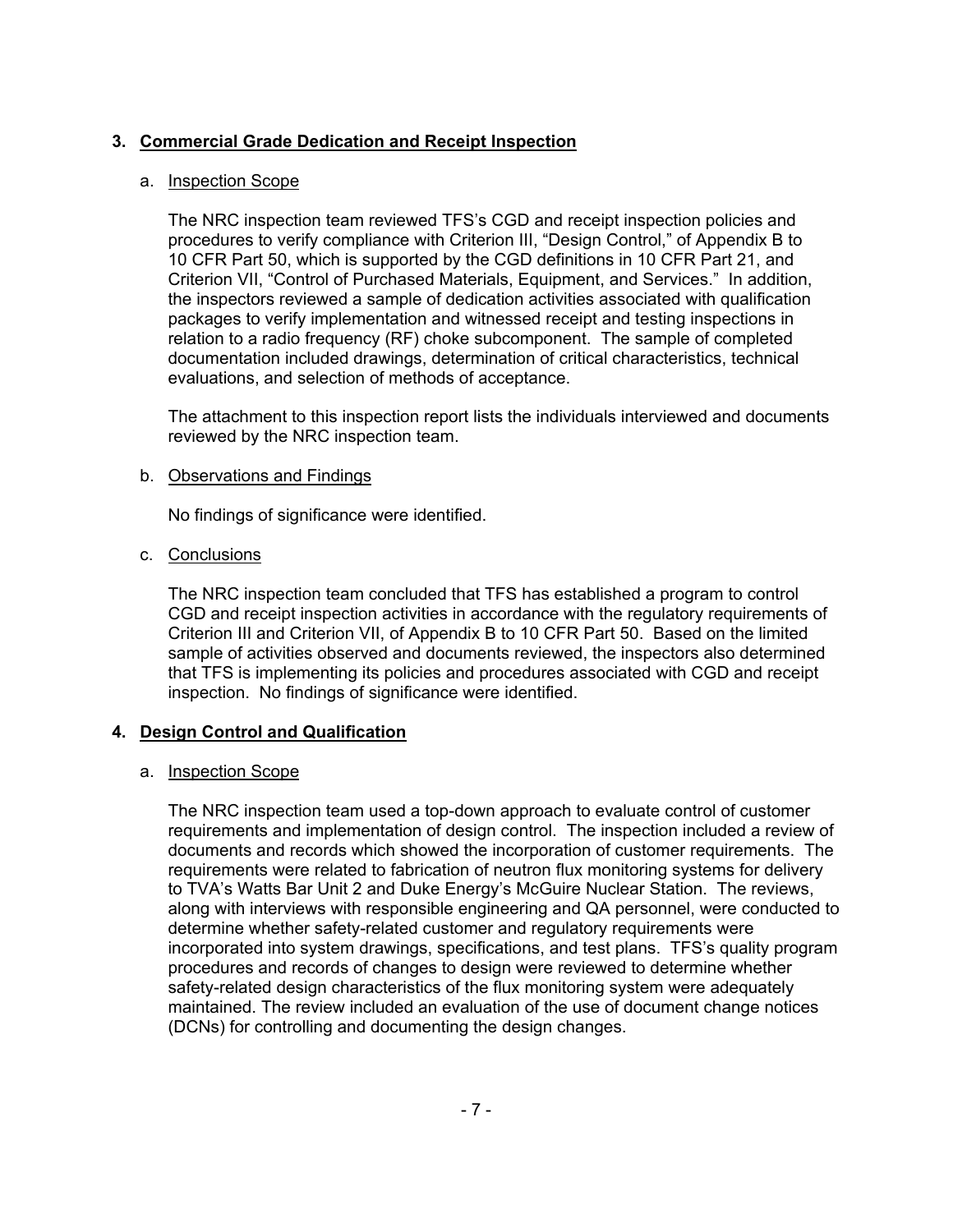Component designs reviewed included fission chamber detectors, interconnecting cables, local wide range amplifiers, an optical signal isolator/splitter, source range and intermediate range signal processors, a shutdown margin monitor, and an Appendix R wide range signal processor.

The attachment to this inspection report lists the individuals interviewed and documents reviewed by the NRC inspection team.

### b. Observations and Findings

No findings of significance were identified.

### c. Conclusions

The NRC inspection team determined that TFS implemented adequate controls for design, including changes to design, of the neutron flux monitoring systems supplied to TVA and McGuire. Design controls effectively incorporated the requirements of Criterion III of Appendix B to 10 CFR Part 50. No findings of significance were identified.

### **5. Manufacturing Control**

#### a. Inspection Scope

The NRC inspection team reviewed policies and procedures associated with a selection of manufacturing control processes and observed a sample of critical equipment manufacturing and inspection activities to ensure proper implementation of requirements. Specifically, the inspectors discussed the assembly and inspection processes with TFS staff, observed daily operations meetings, and assessed on-going quality effecting activities for fabrication of nuclear instrumentation systems (NIS) and sub-components as follows:

- Pulse Buffer S/N 379 assembly under PSEG PO 4500823439 for a NIS upgrade for Salem Nuclear Generating Station Units 1 and 2
- Quality Control (QC) -1 inspection for Pulse Buffer S/N 379 for Salem Units 1 and 2
- Quad Isolator Printed Circuit S/N 241 and 242 assembly under Work Order (W/O) 37355 for St. Lucie Nuclear Generating Station
- Bi-stable Trip Printed Circuit S/N 235 and 236 assembly under W/O 37134 for stock

The inspectors also assessed training and qualification of manufacturing and inspection personnel, adherence to soldering special process requirements, and reviewed a sample of completed documentation from various portions of the manufacturing process to verify adherence to established procedures.

The attachment to this inspection report lists the individuals interviewed and documents reviewed by the NRC inspection team.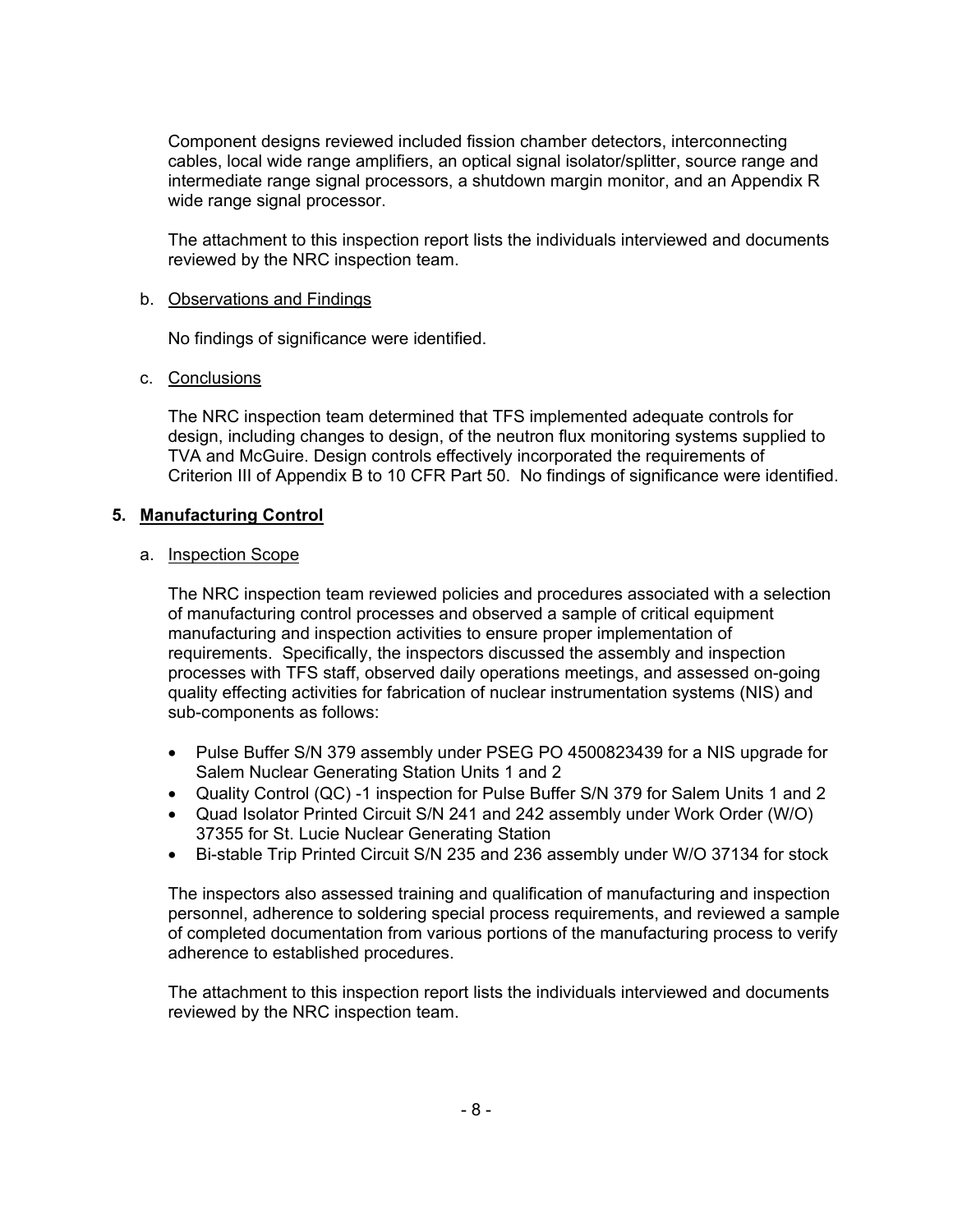## b. Observations and Findings

No findings of significance were identified.

## c. Conclusions

The NRC inspection team concluded that TFS has established a program to control manufacturing and inspection activities in accordance with the regulatory requirements of Criterion V, "Instructions, Procedures, and Drawings," Criterion IX, "Special Processes," and Criterion X, "Inspection," of Appendix B to 10 CFR Part 50. Based on the limited sample of activities observed and documents reviewed, the inspectors also determined that TFS is implementing its policies and procedures associated with manufacturing and in-process inspection. No findings of significance were identified.

# **6. Nonconformance Control and Corrective Action Program**

## a. Inspection Scope

The NRC inspection team reviewed TFS policies and implementing procedures that govern the nonconformance and corrective action programs to verify compliance with the requirements of Criterion XV, "Nonconforming Material, Parts and Components," and Criterion XVI, "Corrective Action," of Appendix B to 10 CFR Part 50. The inspectors discussed the nonconformance and corrective action programs with TFS staff and reviewed a sample of Discrepancy Reports (DRs), Return Material Evaluations (RMEs), and CARs for appropriate disposition. The DR sample included discrepancies associated with detector cables, power supplies, multiplexers, integrated circuits, and insulators. The RME sample included a mixture of customer and TFS field technician returned detectors and printed circuit assemblies. The CAR sample included actions associated with customer returns, internal audit findings, calibration, and fabrication.

The NRC inspection team also observed a Material Review Board (MRB) for open DRs, CARs and Quality Issues (QIs), and evaluated segregation of nonconforming parts. In addition, the inspectors verified that returned material dispositions were evaluated for corrective actions, if appropriate, and that the corrective action program provided a connection to the 10 CFR Part 21 program.

The attachment to this inspection report lists the individuals interviewed and documents reviewed by the NRC inspection team.

## b. Observations and Findings

No findings of significance were identified.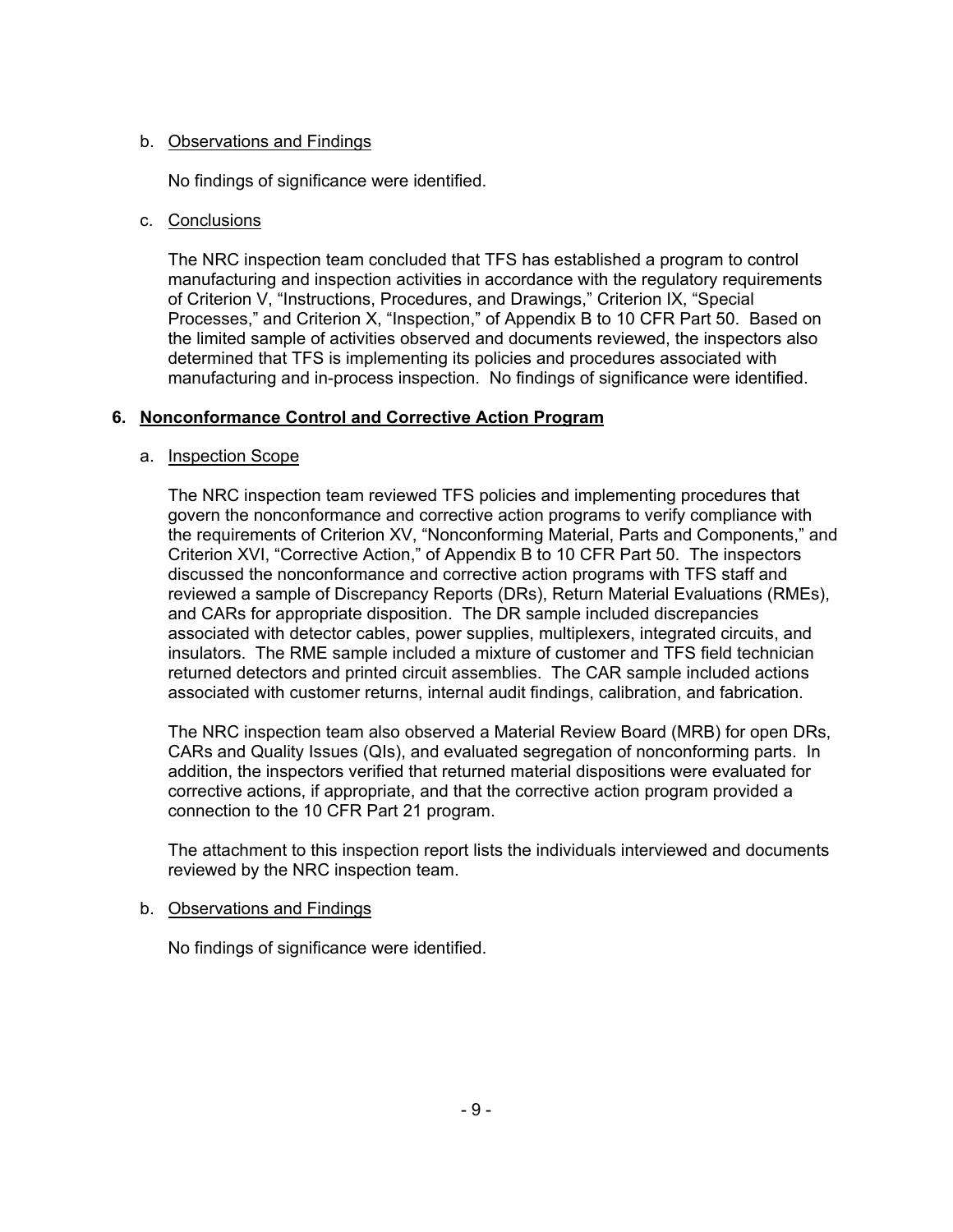# c. Conclusions

The NRC inspection team concluded that TFS established nonconformance and corrective action programs in accordance with the regulatory requirements of Criterion XV and Criterion XVI of Appendix B to 10 CFR Part 50. Based on the limited sample of documents reviewed, the NRC inspection team also determined that TFS is implementing its policies and procedures associated with its nonconformance and corrective action programs. No findings of significance were identified.

# **7. Entrance and Exit Meetings**

On June 1, 2015, the NRC inspection team discussed the scope of the inspection during an entrance meeting with Mr. Robert Barnes, Technical Support Manager, and other members of TFS management and technical staff. On June 5, 2015, the NRC inspection team presented the inspection results and observations during an exit meeting with Mr. Robert Barnes, Technical Support Manager, and other members of TFS management and technical staff. The attachment to this report lists the attendees at the entrance and exit meetings, as well as those individuals whom the NRC inspection team interviewed.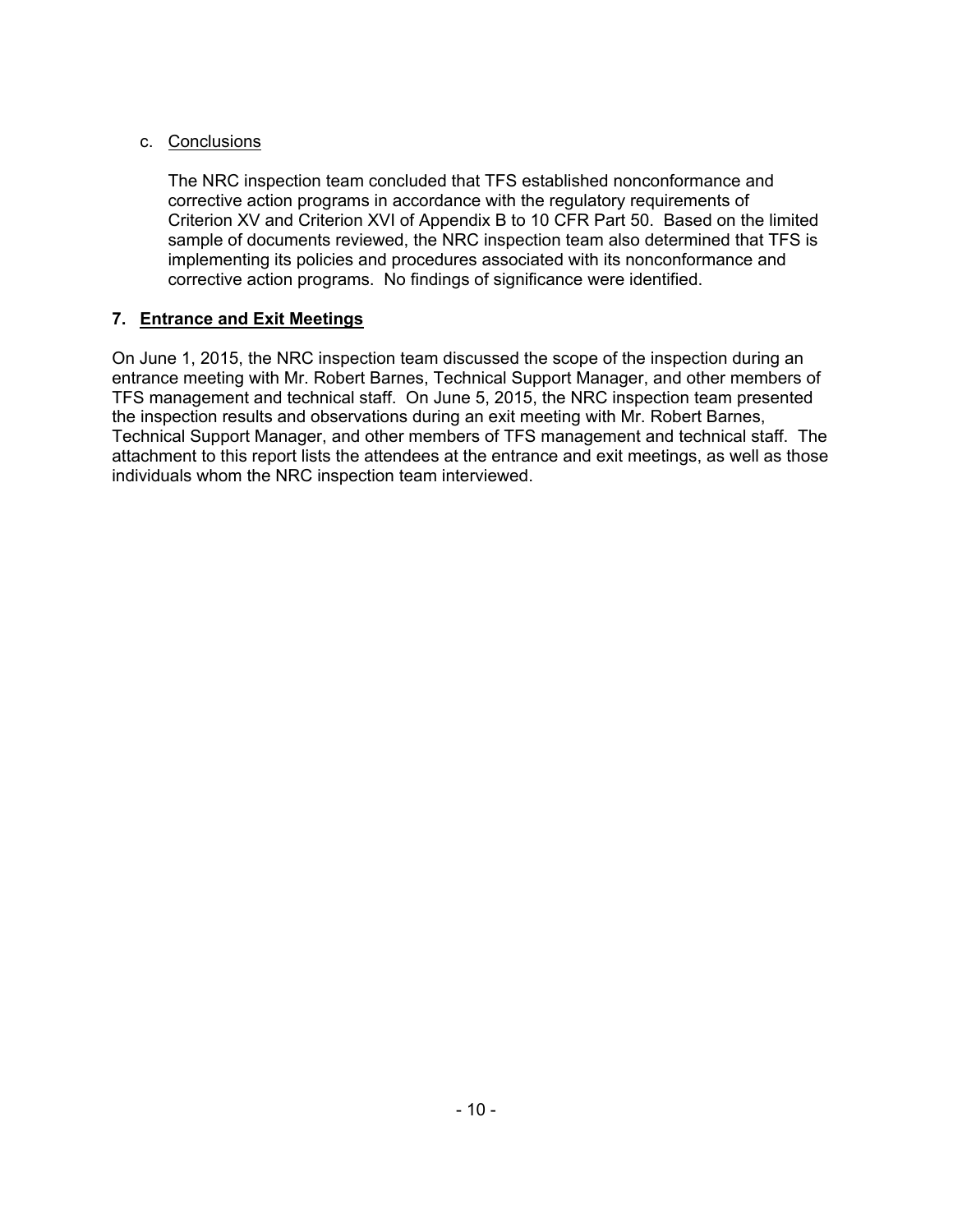# **ATTACHMENT**

# **1. ENTRANCE/EXIT MEETING ATTENDEES**

| <b>Name</b>             | <b>Title</b>                             | <b>Affiliation</b> | <b>Entrance</b> | <b>Exit</b> | <b>Interviewed</b> |
|-------------------------|------------------------------------------|--------------------|-----------------|-------------|--------------------|
| <b>Robert Barnes</b>    | <b>Technical Support Manager</b>         | <b>TFS</b>         | X               | X           | X                  |
| <b>William Flick</b>    | QA Manager                               | <b>TFS</b>         | X               | X           | X                  |
| Leigh DeHuff            | <b>Quality Assurance</b><br>Consultant   | <b>TFS</b>         | X               | X           | X                  |
| <b>Ryan Bastrom</b>     | Lead Test Technician                     | <b>TFS</b>         | X               |             | X                  |
| Jeff Tuetken            | Senior Engineer                          | <b>TFS</b>         |                 | X           | X                  |
| Christopher<br>Thompson | <b>Test Technician</b>                   | <b>TFS</b>         |                 |             | X                  |
| Michael<br>Jackson      | <b>Operations Manager</b>                | <b>TFS</b>         |                 |             | X                  |
| Lisa Elliott            | Inspector                                | <b>TFS</b>         |                 |             | X                  |
| Maria Cosio             | <b>Electrical Assembler</b>              | <b>TFS</b>         |                 |             | X                  |
| Levi Parsell            | <b>Electrical Engineer</b>               | <b>TFS</b>         |                 |             | X                  |
| Dan Miller              | <b>Senior Field Services</b><br>Engineer | <b>TFS</b>         |                 |             | X                  |
| Patricia Kohler         | <b>Electrical Assembler</b>              | <b>TFS</b>         |                 |             | X                  |
| Dan Gaskill             | <b>Electrical Engineer</b>               | <b>TFS</b>         |                 |             | X                  |
| T. Cadrillono           | <b>Quality Control Inspector</b>         | <b>TFS</b>         |                 |             | X                  |
| P. Hale                 | <b>Field Service Engineer</b>            | <b>TFS</b>         |                 |             | X                  |
| Jericho Ore             | <b>Electrical Assembler</b>              | <b>TFS</b>         |                 |             | X                  |
| Katherine<br>Foster     | Project Manager                          | <b>TFS</b>         | X               | X           |                    |
| George<br>Lipscomb      | Lead Inspector                           | <b>NRC</b>         | X               | X           |                    |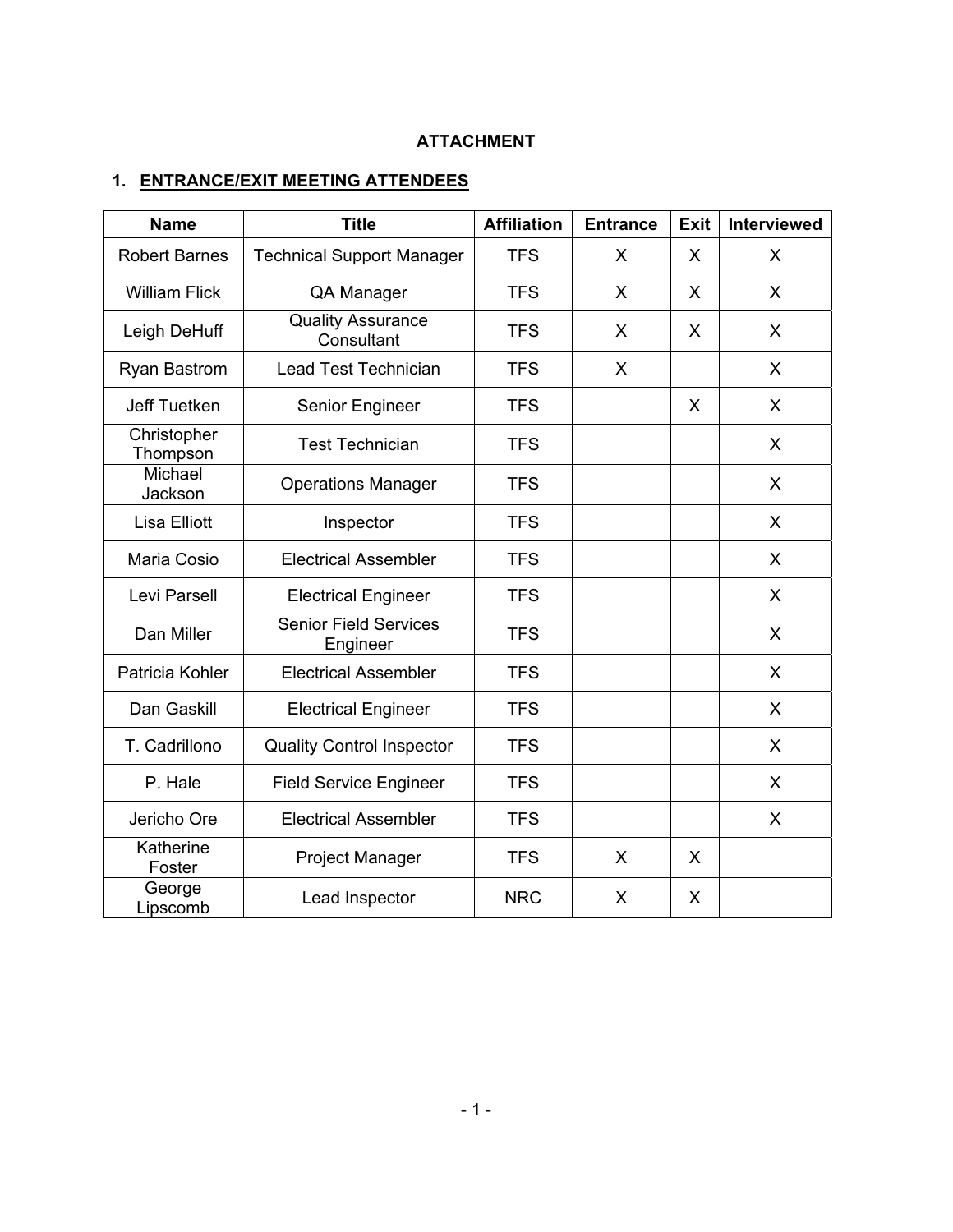| Carl Jones           | Inspector | <b>NRC</b>  | X | Х |  |
|----------------------|-----------|-------------|---|---|--|
| <b>Brent Clarke</b>  | Inspector | <b>NRC</b>  | X | X |  |
| Eugene Huang         | Inspector | <b>NRC</b>  | Х | X |  |
| Richard<br>Rasmussen | Observer  | <b>NRC</b>  |   | X |  |
| In Hyoung Booh       | Observer  | <b>KINS</b> | Х | X |  |
| Su Cheol Moon        | Observer  | <b>KINS</b> | X | Х |  |

### **2. INSPECTION PROCEDURES USED**

IP 43002, "Routine Inspections of Nuclear Vendors"

IP 43004, "Inspection of Commercial-Grade Dedication Programs"

IP 36100, "Inspection of 10 CFR Part 21 and Programs for Reporting Defects and Noncompliance"

# **3. LIST OF ITEMS OPENED, CLOSED, AND DISCUSSED**

| <b>Item Number</b>          | <b>Status</b> | <u>Type</u> | <b>ITAAC</b> | <b>Description</b>    |
|-----------------------------|---------------|-------------|--------------|-----------------------|
| 99901460/2012-201-01 Opened |               | NOV         | N/A          | Part 21               |
| 99901460/2012-201-02 Opened |               | <b>NON</b>  | N/A          | App. B, Criterion XII |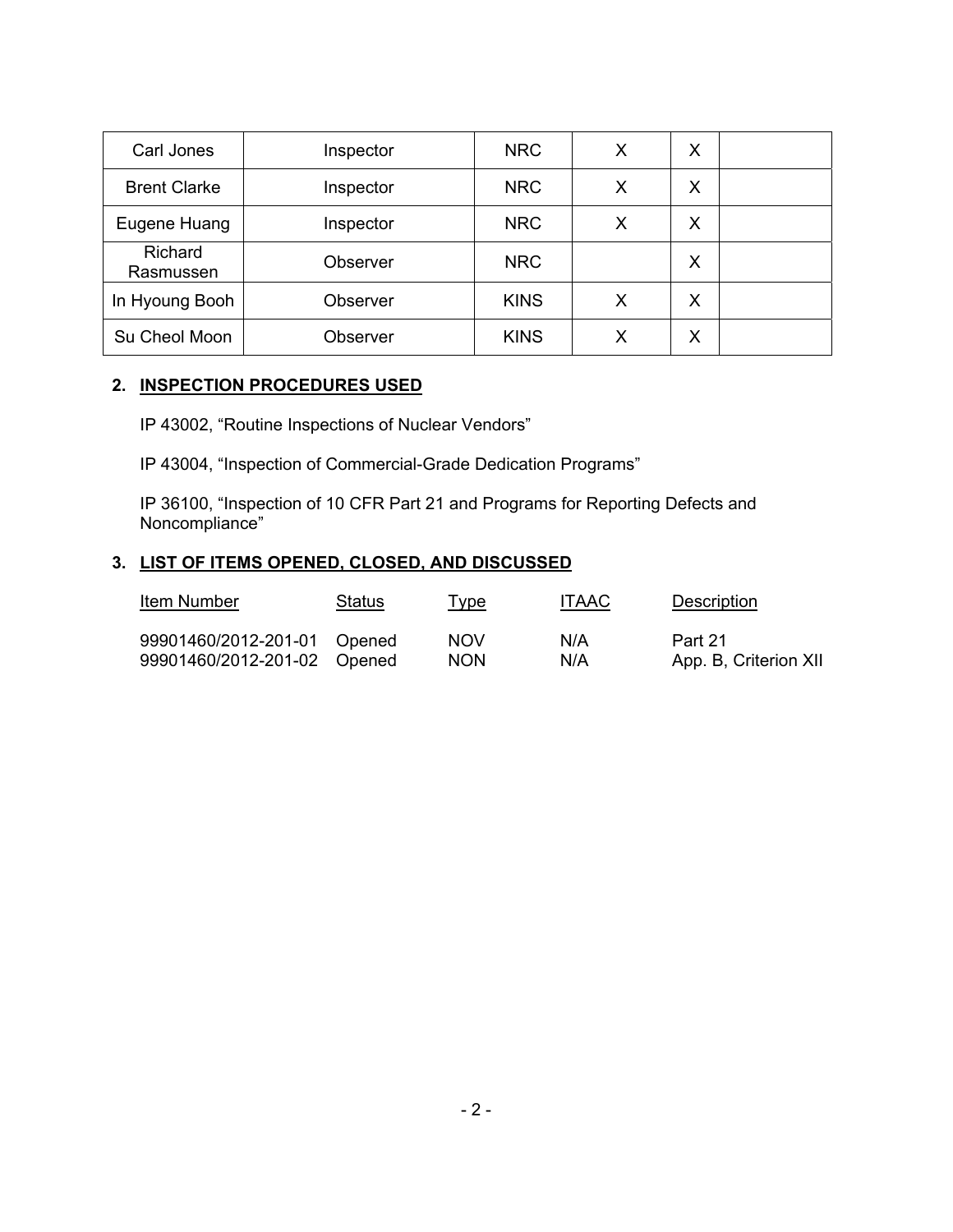# **4. LIST OF ACRONYMS USED**

| <b>10 CFR</b>  | Title 10 of the Code of Federal Regulations       |
|----------------|---------------------------------------------------|
| <b>ADAMS</b>   | Agencywide Documents Access and Management System |
| <b>CAR</b>     | corrective action request                         |
| <b>CGD</b>     | commercial-grade-dedication                       |
| <b>DCN</b>     | document change notice                            |
| <b>DR</b>      | discrepancy report                                |
| IP             | inspection procedure                              |
| <b>MDEP</b>    | Multinational Design Evaluation Programme         |
| <b>MRB</b>     | Material Review Board                             |
| M&TE           | measuring and test equipment                      |
| <b>NIS</b>     | nuclear instrumentation system                    |
| <b>NON</b>     | Notice of Nonconformance                          |
| <b>NOV</b>     | Notice of Violation                               |
| <b>NRC</b>     | <b>Nuclear Regulatory Commission</b>              |
| <b>PN</b>      | part number                                       |
| P <sub>O</sub> | purchase order                                    |
| QA             | quality assurance                                 |
| QC             | quality control                                   |
| QI             | quality issue                                     |
| QP             | quality procedure                                 |
| QTR            | qualification test report                         |
| <b>RAIL</b>    | rolling action item list                          |
| <b>RF</b>      | radio frequency                                   |
| <b>RME</b>     | return material evaluation                        |
| S/N            | serial number                                     |
| <b>TFS</b>     | <b>Thermo Fisher Scientific</b>                   |
| <b>TVA</b>     | <b>Tennessee Valley Authority</b>                 |
| <b>VICWG</b>   | Vendor Inspection Cooperation Working Group       |
| W/O            | work order                                        |

# **5. DOCUMENTS REVIEWED**

#### **Procedures**

"TFS Scientific Quality Assurance Program Manual," Revision 21, dated December 15, 2014

QP 2.01.004, "Corrective Action," Revision L, dated January 6, 2015

QP 2.02.001, "Training Plan," Revision AB, dated February 2, 2015

QP 2.02.002, "Qualification of Inspection, Quality Engineering, Test, & Field Service Personnel," Revision H, dated February 10, 2012

QP 2.03.001, "Workmanship Standards Procedure," Revision D, dated April 29, 2014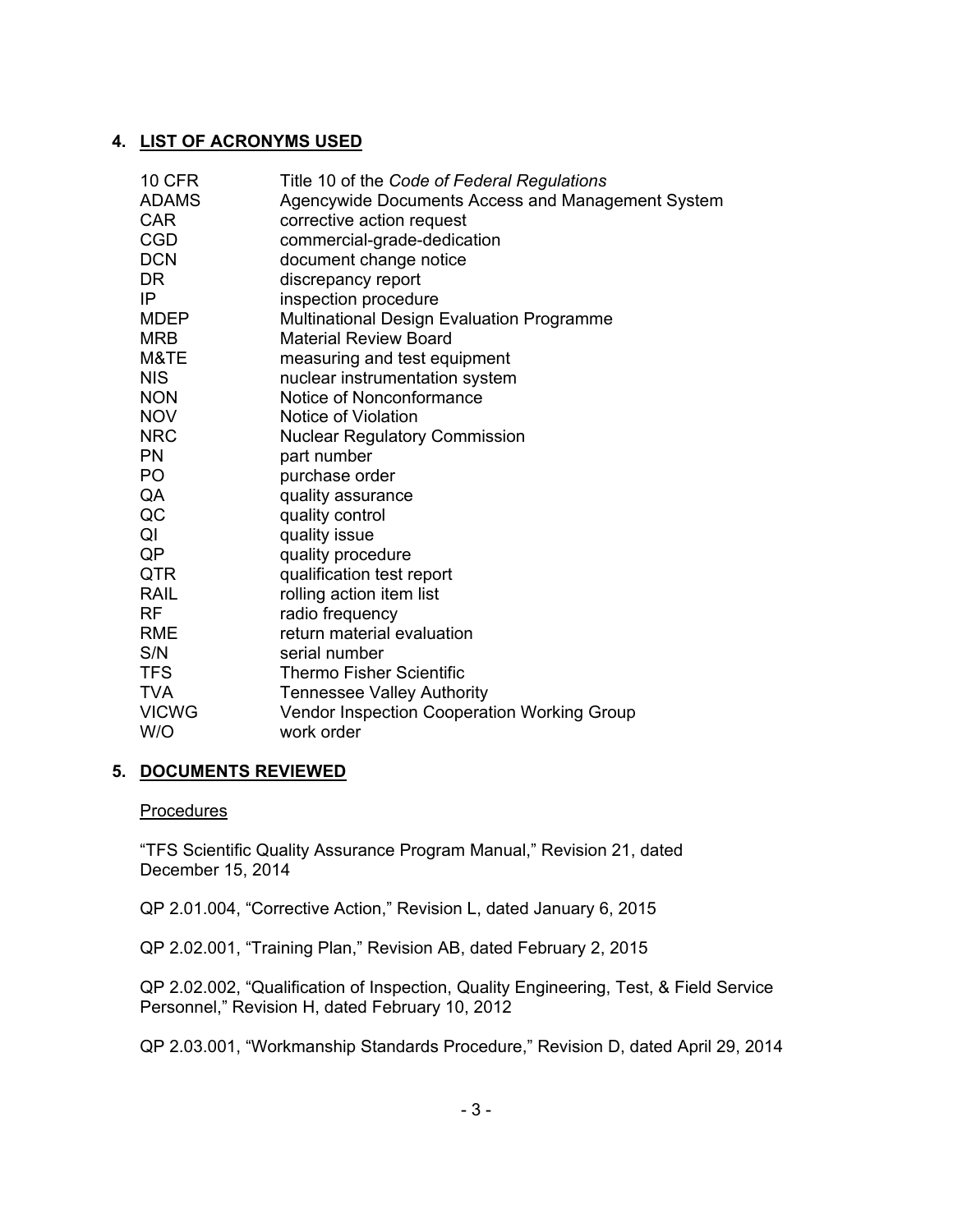QP 2.03.002, "Control of Special Processes," Revision C, dated November 26, 2014

QP 2.03.004, "Control and Calibration of Measuring and Test Equipment," Revision M, dated November 6, 2013

QP 2.03.005, "Inspection Plan," Revision K, dated February 3, 2015

QP 2.04.001, "Selection of Suppliers," Revision L, dated January 16, 2013

QP 2.06.001, "Control of Nonconforming Material," Revision U, dated February 3, 2015

QP 2.06.002, "Stop Work Order," Revision D, dated March 1, 2007

QP 2.06.004, "Control of Quality Issues," Revision 0, dated September 14, 2011

QP 2.07.002, "Safety-Related Supplier Audits," Revision H, dated January 19, 2012

QP 3.01.001, "Test Plan," Revision D, dated May 30, 2012

QP 3.01.002, "Test Operations," Revision D, dated October 31, 2013

QP 4.03.003, "Processing Field Returned Material," Revision F, dated February 20, 2013

QP 4.01.001, "Processing Purchase Orders," Revision L, dated November 19, 2012

QP 4.04.003, "Handling and Storing Sensitive Parts and Assemblies," Revision I, dated October 31, 2013

QP 5.01.001, "Serialization of Company Products," Revision C, dated March 7, 2007

QP 5.01.002, "Cleanliness of Product," Revision B, dated January 27, 2015

QP 5.01.003, "Manufacturing Operations," Revision A, dated September 1, 2009

QP 6.01.004, "Critical Characteristics for Parts Used in Safety-Related Systems," Revision J, dated April 29, 2015

QP 6.03.002, "Preparation of Engineering Specifications," Revision 0, dated January 31, 2014

QP 6.03.003, "Preparation of Test Plans," Revision 0, dated January 31, 2014

QP 6.04.002, "Document Change Notice," Revision F, dated February 3, 2015

QP 6.04.004, "Deviation Authorization," Revision E, dated June 2, 2009

QP 6.05.001, "Qualification of Class 1E Equipment," Revision F, dated July 22, 2014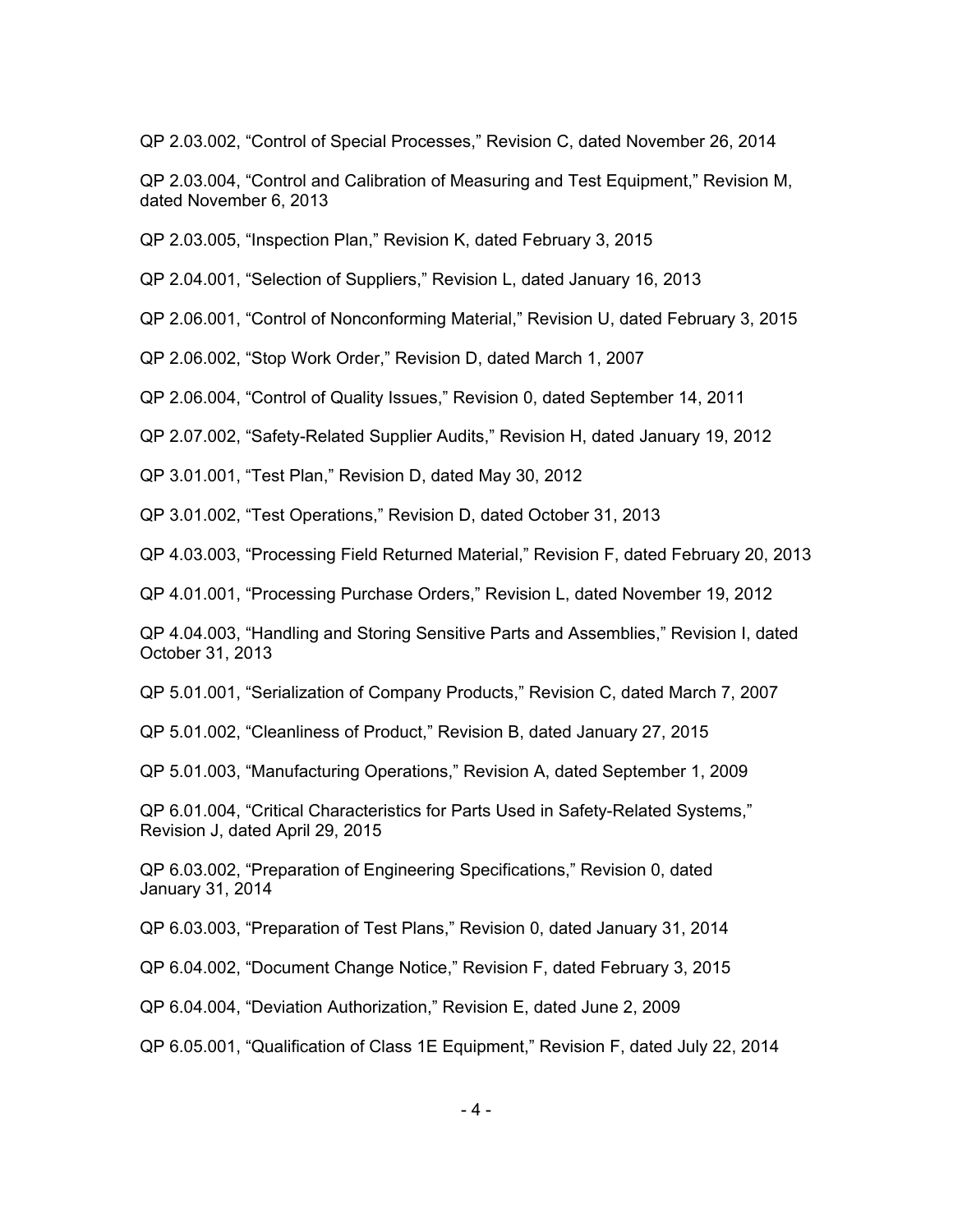QP 6.05.005, "Development And Control of Safety-Related Software," Revision F, dated February 3, 2015

QP 6.05.006, "Design Control," Revision B, dated February 3, 2015

QP 7.01.001, "Customer Contract and Purchase Order Review," Revision J, dated January 16, 2015

Procurement and Receiving Documents

TFS PO No. B63259 to Simco Electronics for calibration services, Revision 0, dated February 4, 2015

TFS PO No. M50426 to Mirion Technologies IST for Uncompensated Ion Chamber, dated January 23, 2014

TFS document, "Additional Purchase Order Requirements," dated January 17, 2013

PSEG PO 4500823439 to TFS for Excore Nuclear Instrumentation System (NIS) upgrade, Revision 2, dated December 23, 2014

RME 858 for Vogtle, "Part No. 100012-104, Serial No. 578," dated November 16, 2012

Certificate of Conformance, "Georgia Power Company PO No. SNG10045810," dated November 16, 2012

RME 820 for Catawba, "Part No. 101819-101 Rev B, Serial No. 015 and Part No. 100852-101 Rev E, Serial No. 060," dated October 18, 2011

Certificate of Conformance, "Duke Energy PO No. 00151262," dated November 8, 2011

RME 926 for McGuire, "Part No. 900519-101, Serial No. 004," dated August 19, 2014

Certificate of Conformance, "Duke Energy PO No. 00188943," dated August 26, 2014

RME 806 for Catawba, "Part No. 900528-101, Serial No. 002," dated October 11, 2011

Certificate of Conformance, "Duke Energy PO No. 0049659," dated December 20, 2011

RME 887 for Shin-Kori 3, "Part No. 101885-102, Serial No. 030," dated August 22, 2013

Certificate of Conformance, "Korea Hydro and Nuclear Power PO No. 2008001978," dated August 29, 2013

Certificate of Conformance, "Entergy PO No. 26175," dated December 12, 2014

Receiving inspection record for part no. 202770-001 for insert RF choke, dated June 3, 2015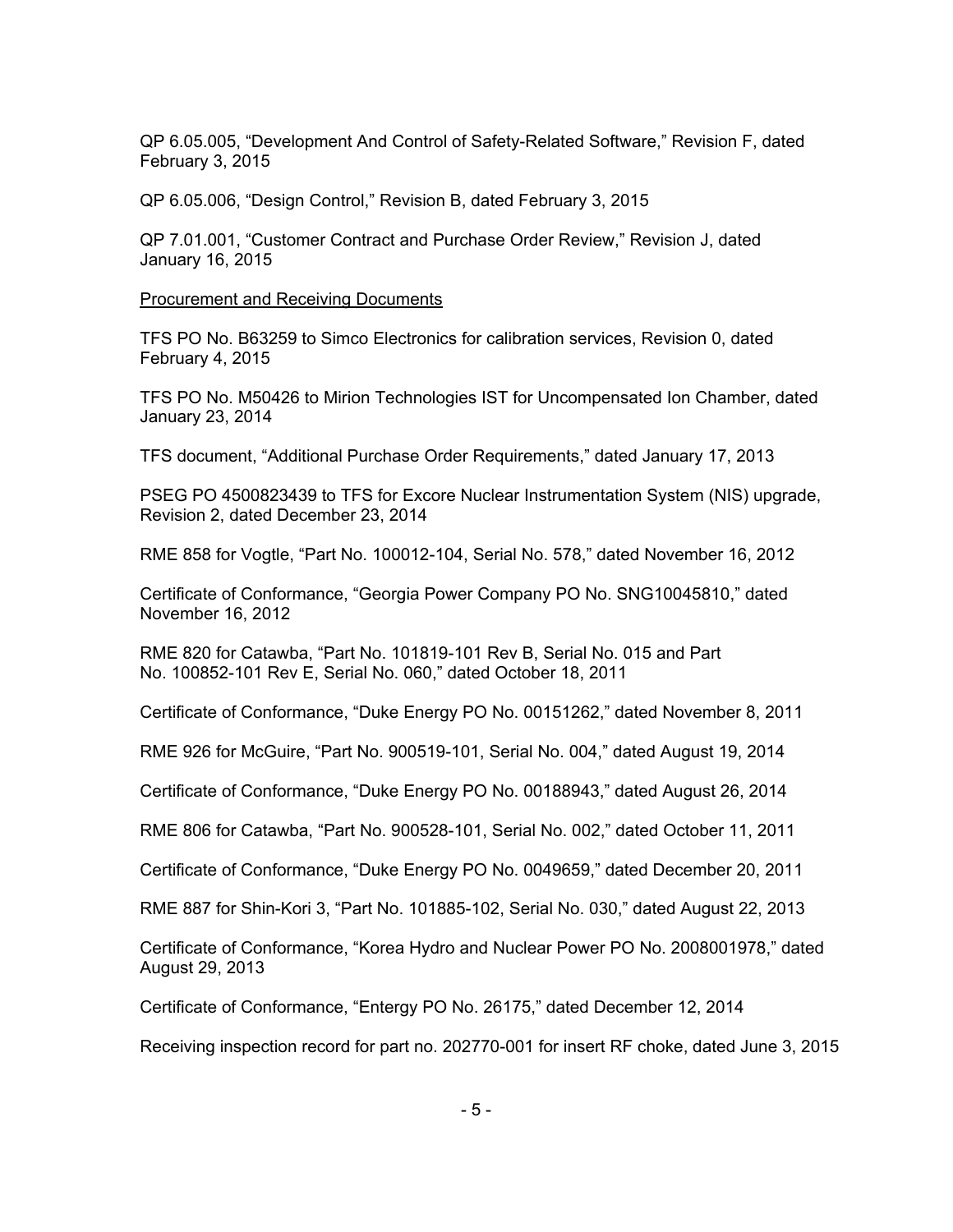Bill of Lading from Con-way Freight for PO No. 10400128, dated December 15, 2014

Certificate of Conformance, from TFS to Entergy, for PO No. 26175, dated December 12, 2014

TVA Purchase Order 75148, "Neutron Flux Monitoring System, Watts Bar Unit 2," Revision 2, dated February 10, 2009

TVA Procurement Data Sheet CNY156J, "Detector for Ex-Core Neutron Flux Monitoring System with 1128 Feet of Integral Cable," Revision 3, dated April 13, 2009

TVA Procurement Data Sheet CNY181K, "Wide Range Amplifier for Ex-Core Neutron Flux Monitoring Instrumentation," Revision 2, dated April 13, 2009

Excerpt from TVA Requisition 25402•Q11-MRA-JA37-00001, Revision 2, dated January 29, 2009

PO 00172315, dated May 22, 2013

Approved Supplier List, Revision 27 (current)

**Drawings and Design Documents** 

Drawing No. 040423, "Test Procedure, Dual Bistable Trip," Revision W, dated August 12, 2014

Drawing No. 100660, "PC Assembly Bistable Trip," Revision V, dated September 17, 2012

Drawing No. 101196, "Schematic Diagram Bistable Trip," Revision H, dated February 14, 2018

Drawing No. 102012, "Schem Diag, RCS 300 SR RMSP," Revision B, dated September 30, 2009

Drawing No. 102014, "Schem Diag, WR RMSP," Revision C, dated May 2, 2012

Drawing No. 900599, "Cust Outl, SR RMSP, Watts Bar Unit 2, Sheet 1 of 4," dated March 19, 2009

Drawing No. 900602, "Cust Outl, SDMM Watts Bar Unit 2, Sheet 1 of 4" Revision B, dated March 19, 2009

DWG 201592, "Cable assembly transition, triax," Revision D

Drawing No. 200632, "PULSE BUFFER ASSY, ISLR," Revision G, dated April 8, 1998

Drawing No. PL200632, "PULSE BUFFER ASSY, ISLR," Revision G, dated April 8, 1998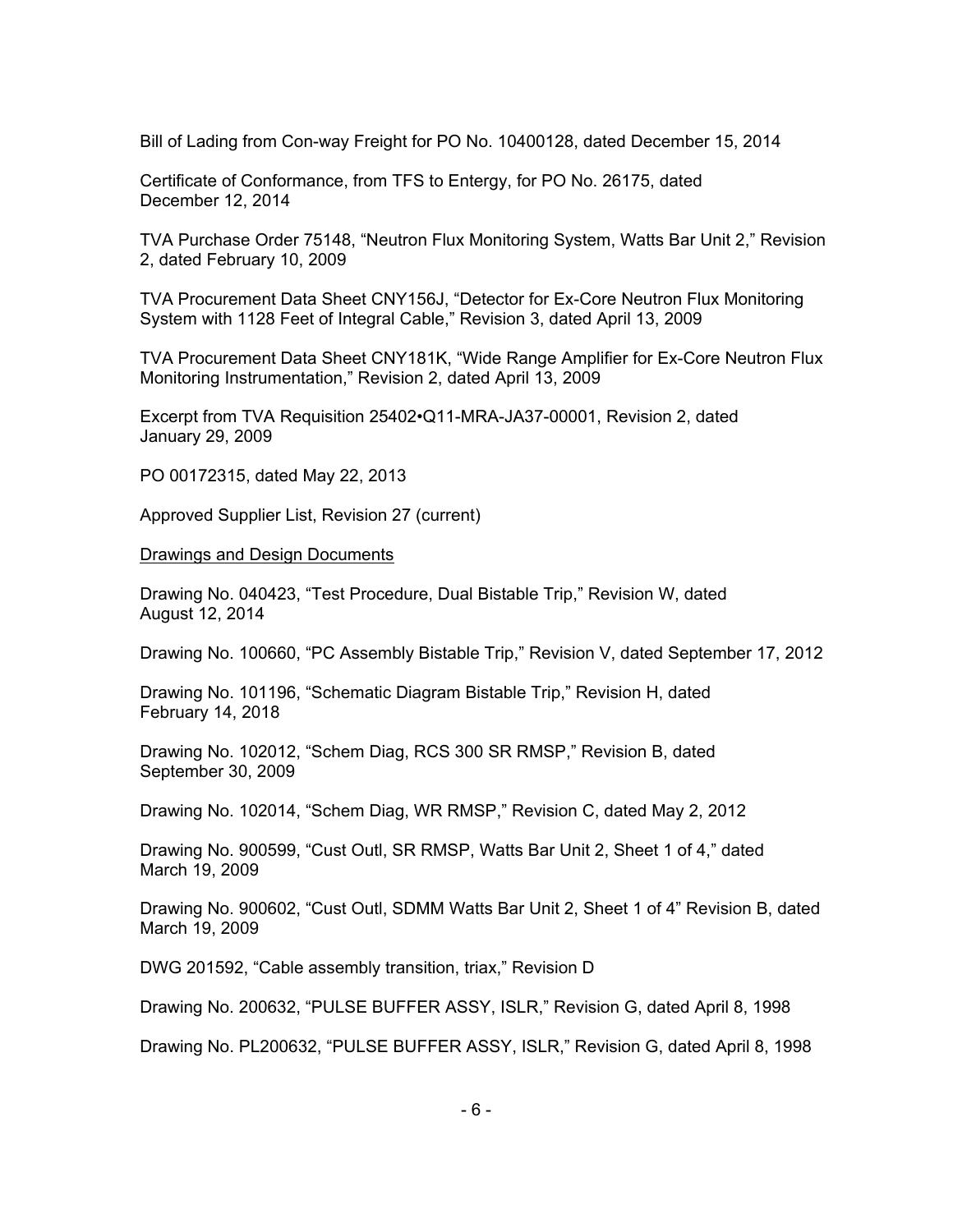Drawing No. 100179, "SCHEM DIAG PULSE BFR, ISLR," Revision G, dated April 8, 1998

Drawing No. WL200632, "WIRE LIST, PULSE BUFFER ASSY," Revision E, dated April 17, 1998

DCN 11197, "Release of New Assemblies for Watts Bar 2 SDMM and WR RMSP," Revision 0, dated July 13, 2009

DCN 11283, "Update Watts Bar 2 Source Range Signal Processor for As Built Condition," Revision 0, dated October 12, 2009

DCN 11315, "Initial Release of Watts Bar 2 FAT Procedure; and Update SDMM for Weight and Center of Gravity," Revision 0, dated November 2, 2009

Work Orders

WO 21211, dated March 27, 2009

WO 21212, dated March 27, 2009

WO 35118, dated August 12, 2013

WO 35119, dated August 12, 2013

WO 35120, dated August 13, 2013

WO 35121, dated August 5, 2013

WO 35987, dated March 28, 2014

WO 36674, dated June 3, 2015

WO 37356, dated June 30, 2015

Manufacturing and Inspection Documents

Traveler for Work Order No. 36674, "PC Assembly Bistable Trip for Salem NPP," dated December 1, 2014

In-Process Inspection Form for Work Order No. 36674, "PC Assembly Bistable Trip for Salem NPP," Revision V, dated May 25, 2015

Parts Sheet for Assembly 100660-115, "PC Assembly Bistable Trip," Revision V, dated September 13, 2012

Document No. 020002, "Workmanship Standards," Revision G, dated May 15, 2014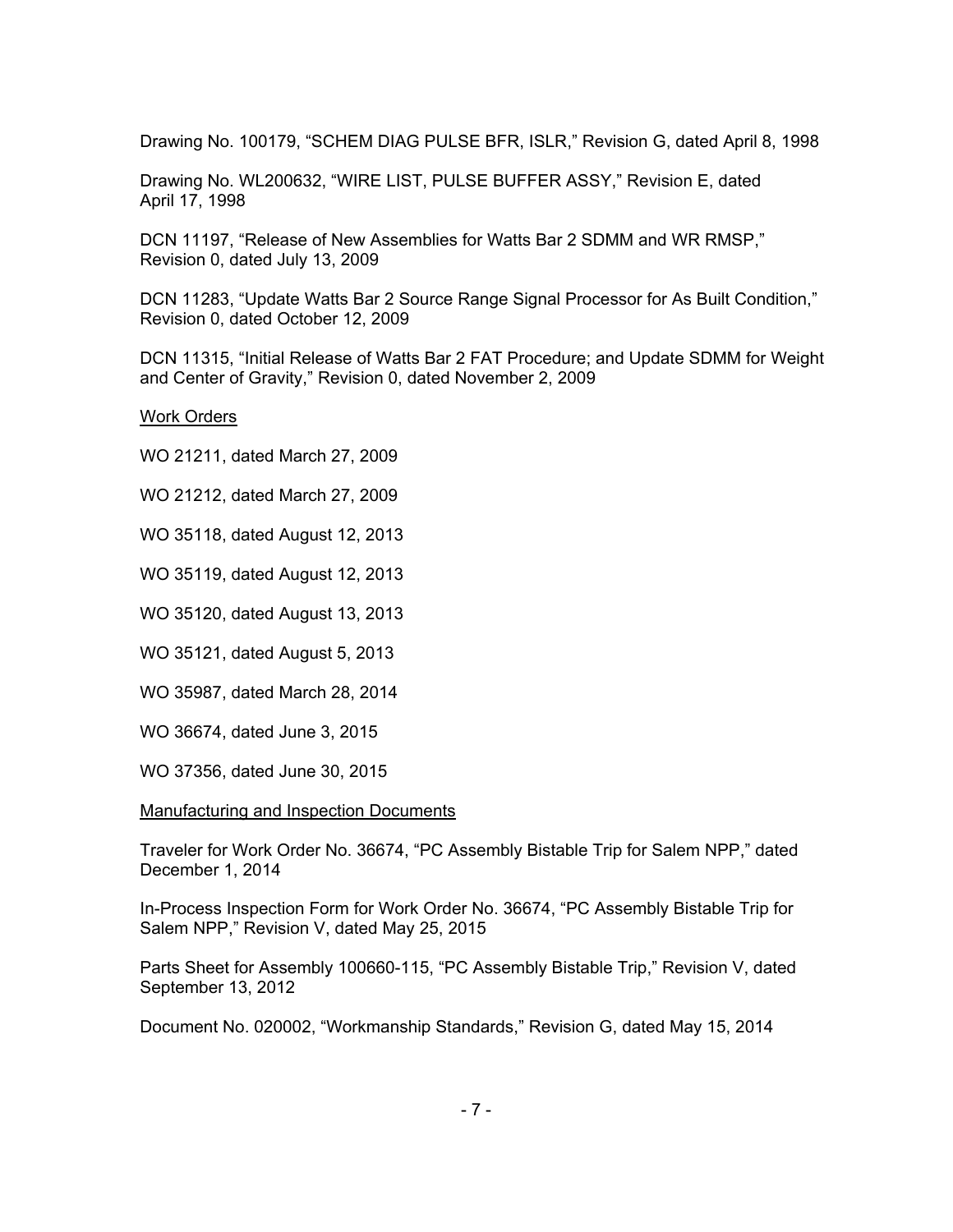Traveler PN 200632-101 for Work Order 36692 S/N 379-388, "Pulse Buffer Assy, ISLR," (in-process)

Traveler PN 900531-101 for Work Order 33383 S/N 012, "SR, RMSP, Catawba," dated June 1, 2012

Traveler PN 101033-112 for Work Order 33385 S/N 204-205 Rev N, "PC Assy, Isolator, Quad," dated May 4, 2012

#### Test Documentation

Test Procedure 040423, "Dual Bistable Trip," Revision W, undated

Burn-In Parameters on various RCS assemblies form for Work Order No. 36674, dated June 1, 2015

Test Equipment Used form for Burn-In for Work Order 36674, dated June 1, 2015

Test Procedure 040338, "Test procedure for hardware for connector coaxial, type N," Revision D, March 28, 2014

Test Procedure 040529, "Test procedure, log count and rate," Revision AE, undated

Test Procedure 040943, "Test Procedure, Factory Acceptance Test, Watts Bar 2," Revision A, dated March 12, 2010

Test Procedure 040952, "Test Procedure, Processor Assembly, SR RMSP," Revision 0, dated October 12, 2009

#### Calibration Documents

Calibration Status Log (current)

Calibration Record, "Agilent Digital Multimeter," S/N TW47410136

Calibration Record, "Mitutoyu Digital Calipers," S/N 13437836

Calibration Record, "Tenney, BTRC, Temperature/Humidity Chamber," S/N 090300034

Calibration Record, "Thermo Scientific 1.25 CR .5 MO," S/N 35JN

Certificate of Calibration from Simco Electronics, "Agilent Digital Multimeter," S/N TW47410136, dated March 11, 2015

Certificate of Calibration from Simco Electronics, "Tenney, BTRC, Temperature/Humidity Chamber," dated July 9, 2014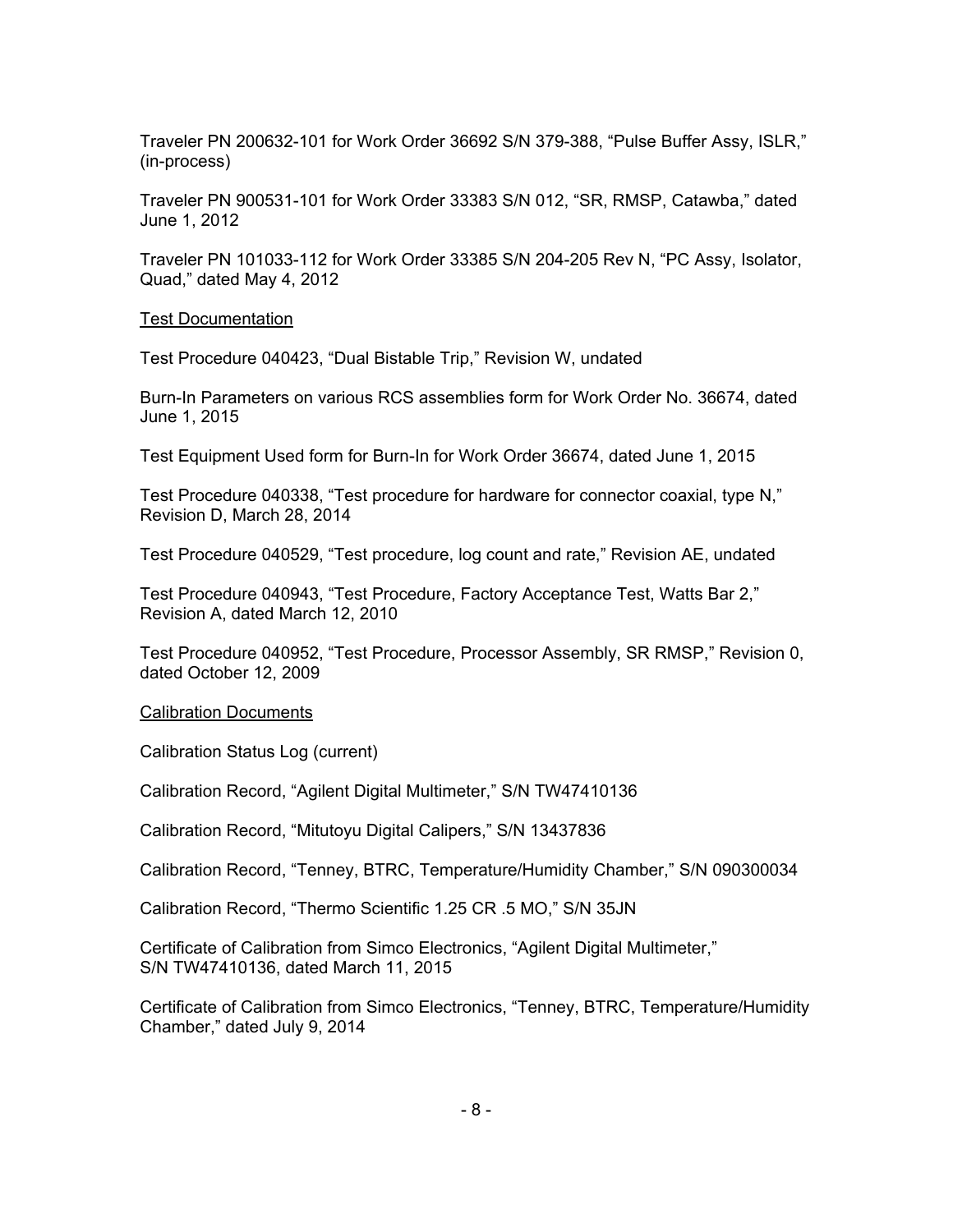Certificate of Calibration from Simco Electronics, "Mitutoyo Digital Caliper," S/N 13437836, dated June 18, 2014

Certificate of Calibration from Simco Electronics, "ROD-L Hipot Tester," S/N 21294, dated June 3, 2014

Certificate of Calibration from Simco Electronics, "Megger Insulation Tester," S/N 100310/4729, dated March 9, 2015

Certificate of Conformance from Nuclear Logistics Inc., "1.25Cr/0.5 MO Standard," S/N 35JN, dated July 29, 2013

#### Qualification Documents

Qualification Report 864, "Class 1E Qualification of Source Range, Intermediate Range, and Wide Range Channels for Watts Bar Nuclear Station Unit II," Revision 5, dated May 2012

QTR 010, "Gamma-Metrics RCS Series Neutron Flux Monitoring System Qualification Test Report," Revision 1, dated June 2, 1983

Supplementary information for qualification report No. 010, dated January 28, 1988

QTR012, "Gamma-Metrics RCS series neutron flux monitoring system seismic test report and MSLB/LOCA test report," Revision 0, undated

QTR 828, "Class 1E Qualification of source and intermediate range channels," dated May 2011

Addendum to qualification report No. 828, Revision 2 for Class 1E qualification of 201592 cables for McGuire Nuclear Station Units 1 and 2, dated April 2014

Qualification program plan, "Source and intermediate range channel nuclear instrumentation system," dated May 2010

QTR-104, "Qualification test report for silicone rubber o-ring seal in gamma-metrics junction box," dated August 8, 1989

QTR-887, "Electromagnetic interference qualifications of source and intermediate range channels," dated May 2010

QTR-040, "Qualification of mineral insulated cable in the detector cable assembly addendum to gamma-metrics RCS series QTR-010," Revision 3, dated November 6, 1985

QTR-732, "Class 1E qualification of replacement lambda low voltage power supply," Revision 4, dated October 2002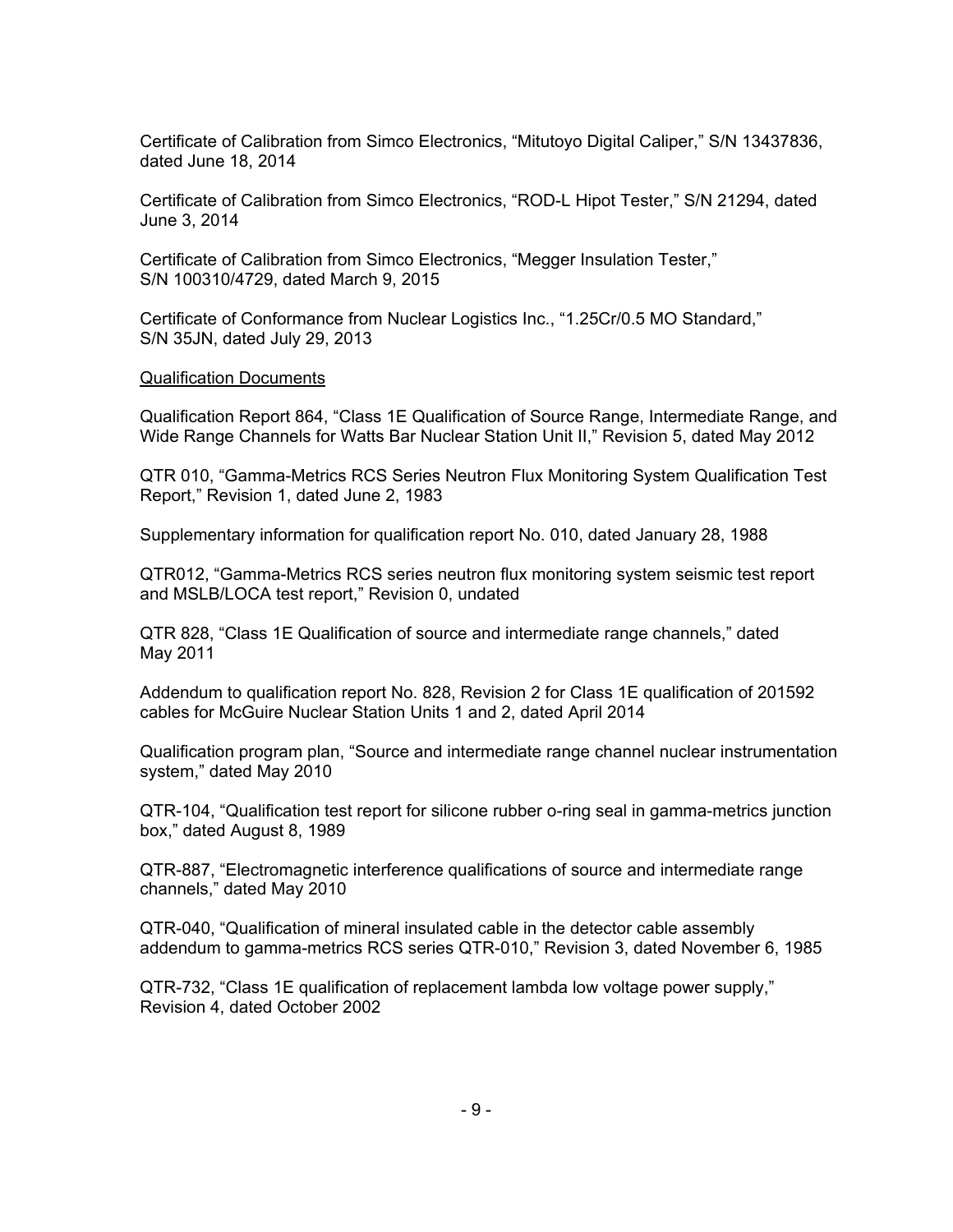QTR 211, "Qualification testing of junction box o-ring installed in junction box used in gamma-metrics neutron flux monitoring systems," Revision 0, dated November 10, 1994

#### Audit and Survey Documents

Westinghouse Audit WES-2012-309, Mirion Technologies Corporation, dated October 5, 2012

NIAC Audit report for Meggitt Safety Systems, Inc., dated October 31, 2012

AREVA Audit 526-5 of TFS Inc., dated February 7, 2014

Audit Checklist for NIAC Audit 17034, Rockbestos Suprenant Cable Corporation, dated November 12, 2012

### Training and Qualification Records

Qualification Record, "Nuclear Personnel, Level I Test Technician, Christopher Thompson," dated November 21, 2014

Qualification Record, "Nuclear Personnel, Level II Test Technician, Christopher Thompson," dated June 4, 2015

Qualification Record for Maria Cosio, Assembler, "Training Record - Fabrication," dated June 2, 2015

Training Log, "TFS Packaging Requirements," dated March 4, 2015

Corrective Action Requests (CAR) / Discrepancy Report (DR)

CAR 12-015, dated April 11, 2012

CAR 12-016, "Quality Assurance Program Manual did not address requirements of NQA-1-2000," dated May 16, 2012

CAR 12-023, "Instrument failed calibration," dated June 18, 2012

CAR 12-024, "Broken test equipment," dated August 27, 2012

CAR 12-027, "Quality Assurance Program Manual and Quality Procedure do not reference tri-annual audit of safety-related suppliers," dated August 27, 2012

CAR 13-001, "Used incorrect coaxial cables," dated February 4, 2013

CAR 14-005, dated February 10, 2014

CAR 14-024, dated September 2, 2014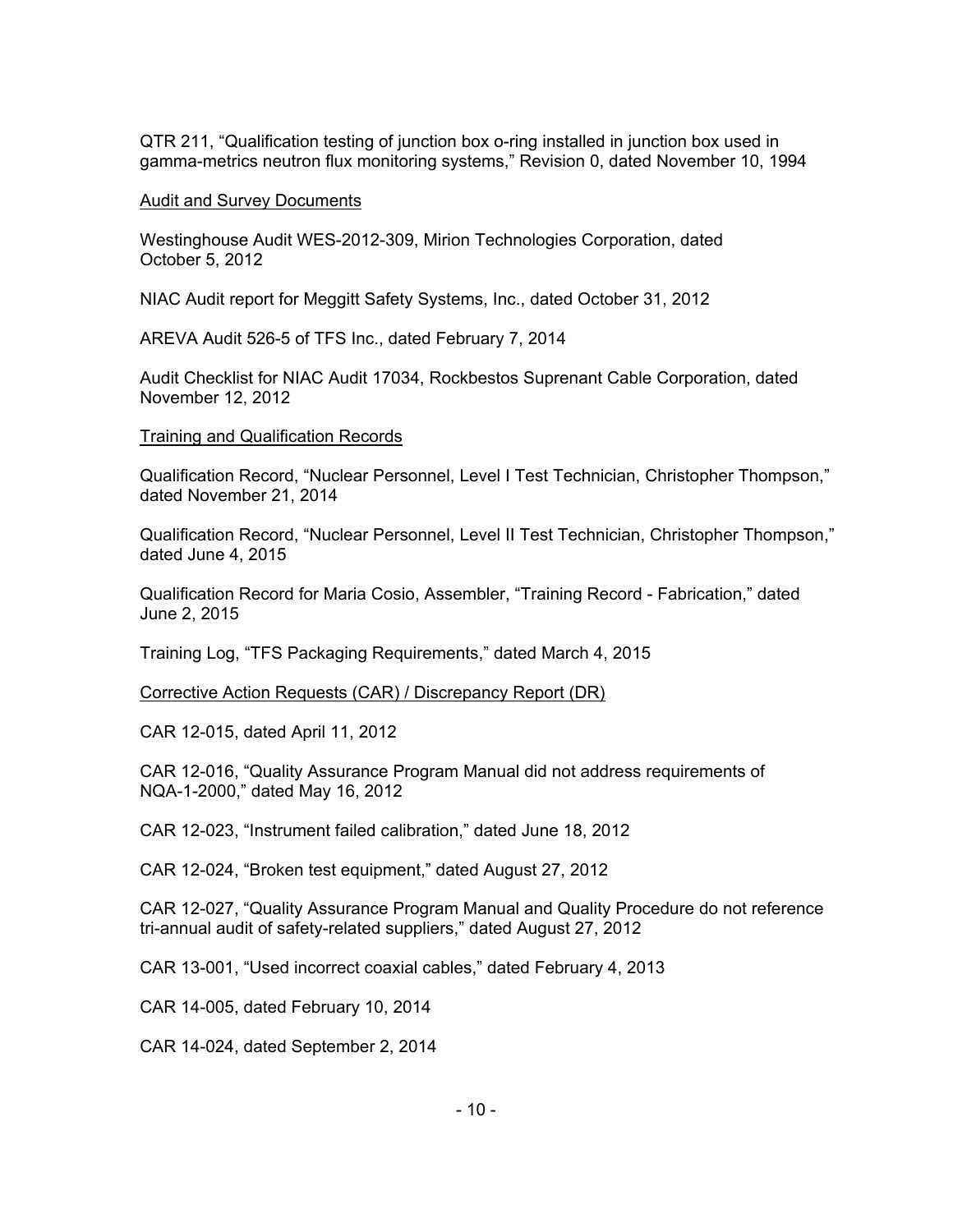CAR 14-028, "Digital Multimeter T-149 was found to be inoperable," dated October 10, 2014

CAR 14-046, "Low Voltage Power Supply incorrectly qualified," dated December 8, 2014

CAR 15-002, "Printed Circuit Assembly fails a certain qualification test," dated January 22, 2015

CAR 15-005, "Mineral insulated cables received without desiccant," dated February 25, 2015

CAR 15-006, "Mirion IST notification of potential 10CFR21 condition with uncompensated ion chambers," dated March 5, 2015

CAR 15-007, "Digital Multimeter significantly out of tolerance," dated March 12, 2015

CAR 15-008, "Scale significantly out of tolerance," dated March 24, 2015

CAR 15-012, "Test results did not meet acceptance criteria," dated May 25, 2015

DR 8712, "IC, Demultiplexer," dated July 28, 2014

DR 8765, "Cable Assy, MI, .200 OD," dated October 13, 2014

DR 8485, "Insulator Polycarbonate," dated May 9, 2013

DR 8618, "IC, Hi Rel/Military," dated March 10, 2014

DR 8682, "Power Supply, High Voltage," dated June 24, 2014

CARs / Quality Issue (QI) Tracking Forms opened during the inspection

CAR 15-013, "Plug and socket pair not installed per drawing," dated June 2, 2015

CAR 15-014, "Assemblers not following QP 02.03.006," dated June 4, 2015

CAR 15-030, "Test procedure for old test equipment," dated June 5, 2015

QI Tracking Form 15-029, dated June 3, 2015

QI Tracking Form 15-030, "Test procedure 040423 lists outdated equipment," dated June 4, 2015

QI Tracking Form 15-031, "PO for Simco contains note for NU3, SIMCO does not supply NU3 services," June 4, 2015